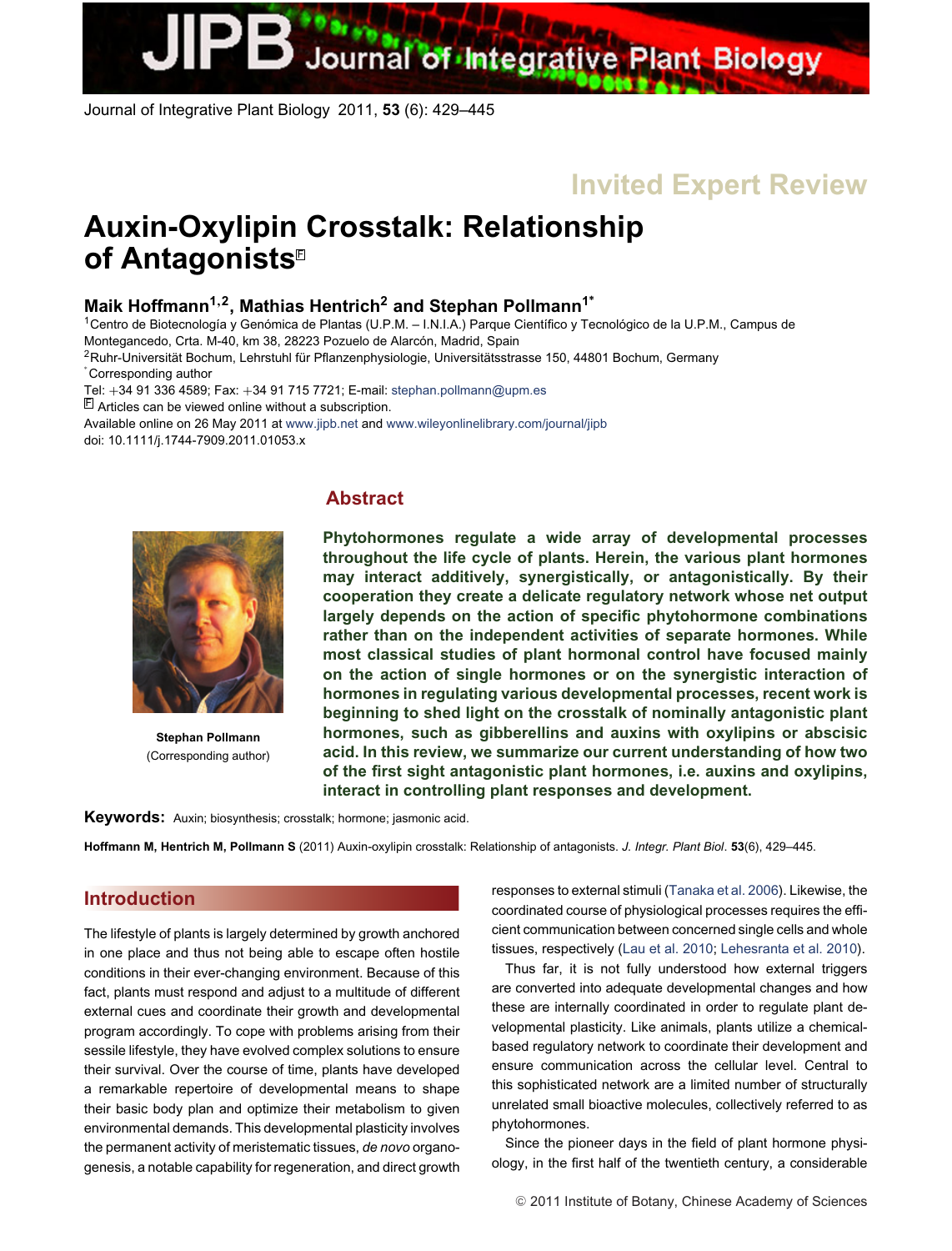amount of phytohormones have been identified, including the five 'classical' plant hormones, i.e. auxin, abscisic acid (ABA), cytokinin (CK), gibberellin (GA), and ethylene (ET) [\(Davies](#page-12-0) [2004;](#page-12-0) [Santner et al. 2009\)](#page-14-0), and some additional substances more recently recognized to have hormonal properties, such as brassinosteroids (BRs), jasmonates, salicylic acid (SA), and strigolactones [\(Vert et al. 2005;](#page-15-1) [Loake and Grant 2007;](#page-13-2) [Wasternack 2007;](#page-15-2) [Gomez-Roldan et al. 2008;](#page-12-1) [Umehara et al.](#page-15-3) [2008;](#page-15-3) [Browse 2009\)](#page-11-0). Very much like their animal counterparts, plant hormones act at very low, sub-micromolar concentrations. In general, there are striking similarities but also differences in the mode of action of plant and animal hormones. For instance, animal hormones often directly affect physiological outcomes, e.g. the pulse rate in mammals, whereas phytohormones mostly influence the developmental program of a given tissue by triggering transcriptional reprogramming of affected cells. In addition, the biosynthesis of plant hormones is not restricted to specialized tissues, as is the case for animals where for the most part specific glands are responsible for hormone production.

Over recent years, mounting evidence led to the widely accepted concept that plant hormone action is not the read-out of linear pathways, but determined by the extensive combinatorial activity of the signaling molecules and the integration of their signaling pathways, both in terms of regulating growth and development and in adapting to external stimuli [\(Kazan and](#page-13-3) [Manners 2008;](#page-13-3) Wolters and Jürgens 2009). Further complicating the scenario, the triggered physiological processes are not only dependent on the perceived stimulus, but also on the specific properties of the responding tissue in terms of sensitivity and responsiveness to a given signaling molecule class [\(Trewavas 1982;](#page-15-5) [Bennett et al. 2005\)](#page-11-1).

The plant hormone network can affect plant development and physiological responses on several different levels involving for example, control of mRNA and protein synthesis, configuration, modification, and turnover of proteins, as well as by hormone transport and reversible or irreversible inactivation of active signaling molecules (**[Figure 1](#page-1-0)**). For instance, directed polar auxin transport and spatiotemporally defined auxin maxima, and the therewith coupled control of gene expression and gene signaling hierarchies, coordinate organogenesis and axis formation during embryogenesis and patrol plant development [\(Bayer et al. 2009;](#page-11-2) Möller and Weijers 2009; [Zhao 2010\)](#page-16-0). Another example is the modification of plant hormones by, e.g., glycosylation, methylation, or amino acid conjugation, which either serve to reversibly modulate their activity or confer the first step in their irreversible metabolism [\(Bajguz 2007;](#page-11-3) [Loake and Grant 2007;](#page-13-2) Ludwig-Müller 2011). In addition, plant hormones can also directly impact the synthesis or degradation of other signaling molecules, as has been shown, amongst other relationships, for ET production, which is induced both by auxin and BR [\(Swarup et al. 2002;](#page-15-6) [Arteca and Arteca 2008\)](#page-11-4).



<span id="page-1-0"></span>**Figure 1. The plant hormone network affects plant development on several different levels.**

A plethora of different physiological and biochemical processes constitute possible targets of phytohormone action. They reach from the regulation of gene expression and protein abundance over posttranslational modifications of proteins and the influence of plant hormone homeostasis by affecting synthesis, metabolism, and conjugation of signaling compounds to the impact on hormone transport and compartmentation.

Also, posttranslational modifications of proteins can be a target for modulation by plant hormones, as is the case in CK, ABA, and ET signaling which involve phosphorylation of downstream components of the signal transduction machinery [\(Stepanova](#page-15-7) [and Alonso 2009;](#page-15-7) [Argueso et al. 2010;](#page-11-5) [Umezawa et al. 2010\)](#page-15-8).

The past has taught us that, due to the high level of complexity, molecular "bottom-up" approaches are seemingly not suited to explain plant growth and development as a whole [\(Morandini and Salamini 2003\)](#page-13-6). Those kind of approaches to understanding sophisticated adaptive systems such as plants are, on their own, likely to struggle and stumble in the close-meshed network of physiological and biochemical relationships. Consequently, those observations initiated a shift in thinking from the level of isolated pathways and hormone actions to that of integrated plant hormone networks, which very much promoted the engagement of integrative systems biology "top-down" approaches for attempts to explain complex regulatory processes both in plant stress responses and development [\(Hammer et al. 2004\)](#page-13-7).

The term crosstalk is often used indiscriminately to describe the influences of two or more signaling pathways that are functionally defined by biochemistry or genetics, in triggering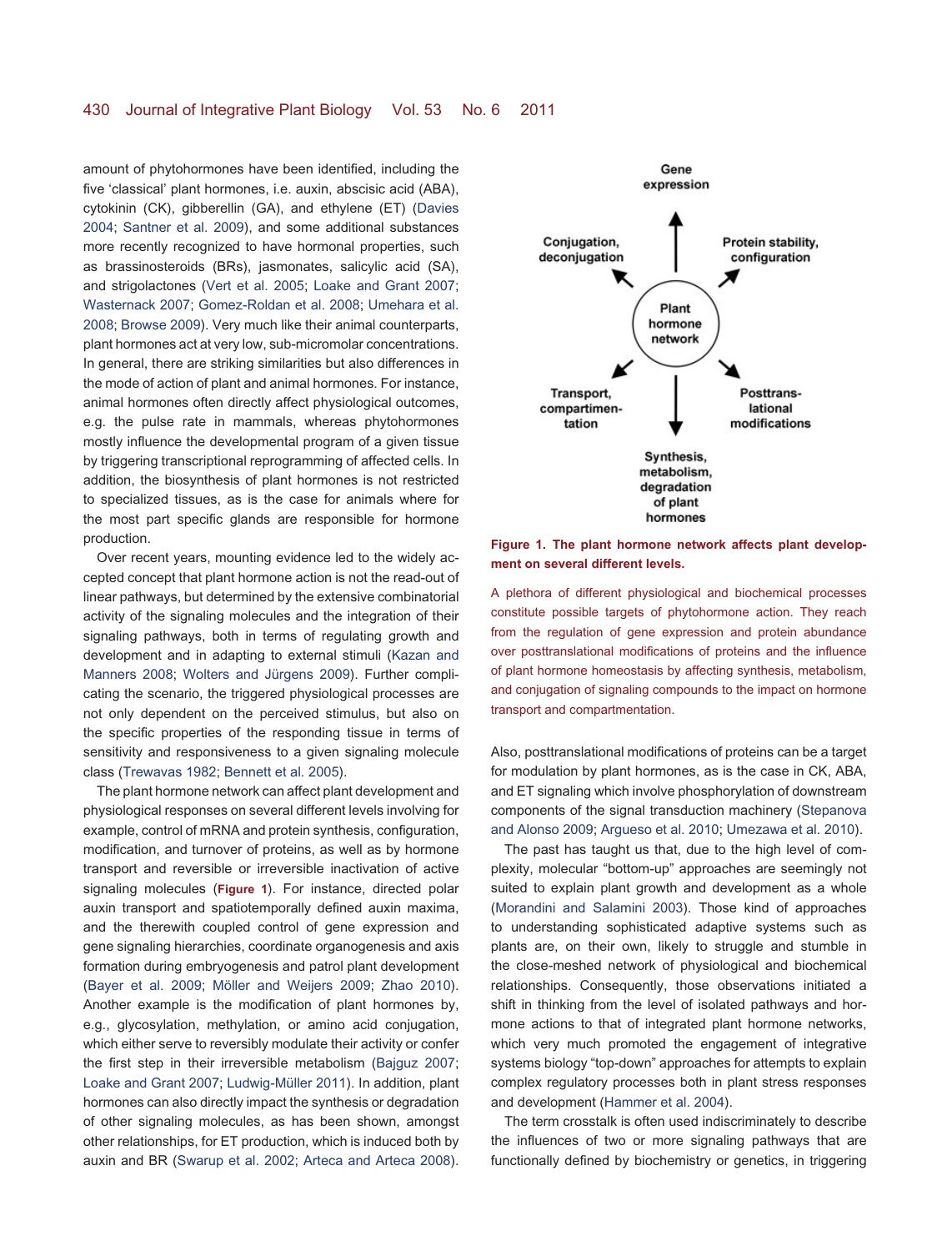one response. Such general usage of the term is in vogue because it encompasses a multitude of different processes, e.g. positive and negative signaling, or multi-layered gene regulation. In other places, crosstalk is occasionally defined as particular components shared between more than one distinct signaling pathway [\(Munday et al. 2006\)](#page-13-8). However, several lines of evidence highlight that especially the first mentioned usage of the terminology can be misleading: it is possible that several hormones influence one particular physiological response without the respective pathways interacting at all. In such a case one would have to speak about co-regulation, rather than crosstalk. Therefore, the not precisely defined usage of the term demands a consolidation of the discourse used. The word crosstalk implies both exchange of information and mutual interference, which culminates in a certain reaction or response. Plant hormone crosstalk may be defined as the result of a mutual positive influence on a particular plant response that is essentially based on the integration of multiple incoming stimuli and the triggering and fine-tuning of appropriate developmental responses according to given environmental demands on a tissue-specific as well as temporal basis. A recent publication suggested the division of crosstalk into three distinguishable levels of either direct or indirect crosstalk and co-regulation [\(Chandler 2009\)](#page-11-6); a picture that makes a lot of sense.

In this framework, direct crosstalk describes molecular processes where different hormone signaling pathways coregulate gene expression of common targets by acting on their promoters or by affecting the same target proteins. In this type of crosstalk, single components of the hormonesignaling machineries, such as AXR1 or AXR6 [\(Tiryaki and](#page-15-9) [Staswick 2002;](#page-15-9) [Ren et al. 2005\)](#page-14-1), often act as hubs, involved in integrating incoming signals (**[Figure 2A](#page-3-0)**). Indirect crosstalk is mediated by the modulation of a hormone-signaling pathway by another hormone signaling pathway, which may involve processes such as, for example, alteration of hormone sensitivity/perception [\(Lackman et al. 2011\)](#page-13-9), hormone abundance/metabolism [\(Arteca and Arteca 2008;](#page-11-4) [Zhang et al. 2010\)](#page-16-1), and hormone transport/sequestration (**[Figure 2B](#page-3-0)**) [\(Sun et al.](#page-15-10) [2011\)](#page-15-10). By contrast, co-regulation denotes a process that is controlled by more than one signaling molecule, with the overall response being determined by the merged outputs of the independent reactions, which can culminate in an additive, synergistic, or antagonistic manner. However, with respect to co-regulated processes, it has to be noticed that there is no necessity of any kind of exchange or interaction between the signaling pathways (**[Figure 2C](#page-3-0)**). As an example for such kind of process, one may quote the synergistic control of root development by CK and auxin (reviewed by [Bishopp et al.](#page-11-7) [2011\)](#page-11-7).

In general, investigation of hormonal crosstalk is challenging, as for a long time hormone functions have largely been studied separately, which makes operational data integration difficult to achieve. For example, it wasn't until the beginning of this century that the plant scientific community was able to answer the need for simultaneous plant hormone analysis technologies (Müller et al. 2002; [Chiwocha et al. 2003;](#page-11-8) [Schmelz et al. 2003;](#page-14-2) [Durgbanshi et al. 2005\)](#page-12-2), which was, in fact for quite some time largely hampered by inadequate analytical means. Nowadays, the available technologies, whether it is transcript profiling at a whole-genome scale, or untargeted metabolite profiling by cutting-edge mass spectrometric techniques, have greatly improved. Thus, major breakthroughs in deciphering interaction nodes within the hormonal network and in resolving the intricate regulatory patterns in this framework may be expected within the next five to ten years. This will likely include the discovery of distinct responses of the different signaling compounds to defined internal and external stimuli, and how these signals are integrated on the molecular level. In order to achieve this goal, a profound understanding of feedback and feed-forward loops, as well as of spatiotemporal regulation of hormone contents at the cellular, tissue, and organ level is required.

In this context, the aim of this review is to summarize current knowledge on the mechanistic and conceptual crosstalk between auxin and oxylipins, in particular between indole-3 acetic acid (IAA) and jasmonic acid (JA); two plant hormones that, at first glance, appear to have not much in common.

## **Shared Components of Auxin and Jasmonic Acid Signaling Pathways**

Plant hormone crosstalk is suggested to mainly occur at the gene regulatory level, rather than on the signal transduction level involving shared pathway components, as the phytohormone signaling pathways are often very short and use non-canonical signaling modules [\(Jaillais and Chory 2010\)](#page-13-11). However, there are also a number of good examples of hormonal crosstalk on the signal transduction level in plants. Over the past few years, numerous genetic screens uncovered many of the proteins that contribute to plant hormone signaling, thereby furthering the current understanding of phytohormone action. One particularly important finding was the identification of receptors and perception mechanisms for auxin [\(Dharmasiri et al. 2005;](#page-12-3) [Kepinski and Leyser](#page-13-12) [2005;](#page-13-12) [Tan et al. 2007\)](#page-15-11), GA [\(Ueguchi-Tanaka et al. 2005\)](#page-15-12), jasmonate [\(Chini et al. 2007;](#page-11-9) [Thines et al. 2007;](#page-15-13) [Yan et al.](#page-16-2) [2009;](#page-16-2) [Sheard et al. 2010\)](#page-14-3), and ABA [\(Ma et al. 2009;](#page-13-13) [Pandey](#page-14-4) [et al. 2009;](#page-14-4) [Park et al. 2009;](#page-14-5) [Santiago et al. 2009a;](#page-14-6) [2009b;](#page-14-7) [Melcher et al. 2010\)](#page-13-14). Taken together, those results provided a greatly improved picture of hormone perception and facilitated comparisons between different hormone signaling pathways. From these it is clear that a number of hormones, including auxin, JA, GA, and ethylene (ET), share a mechanistically conserved perception mechanism that makes use of the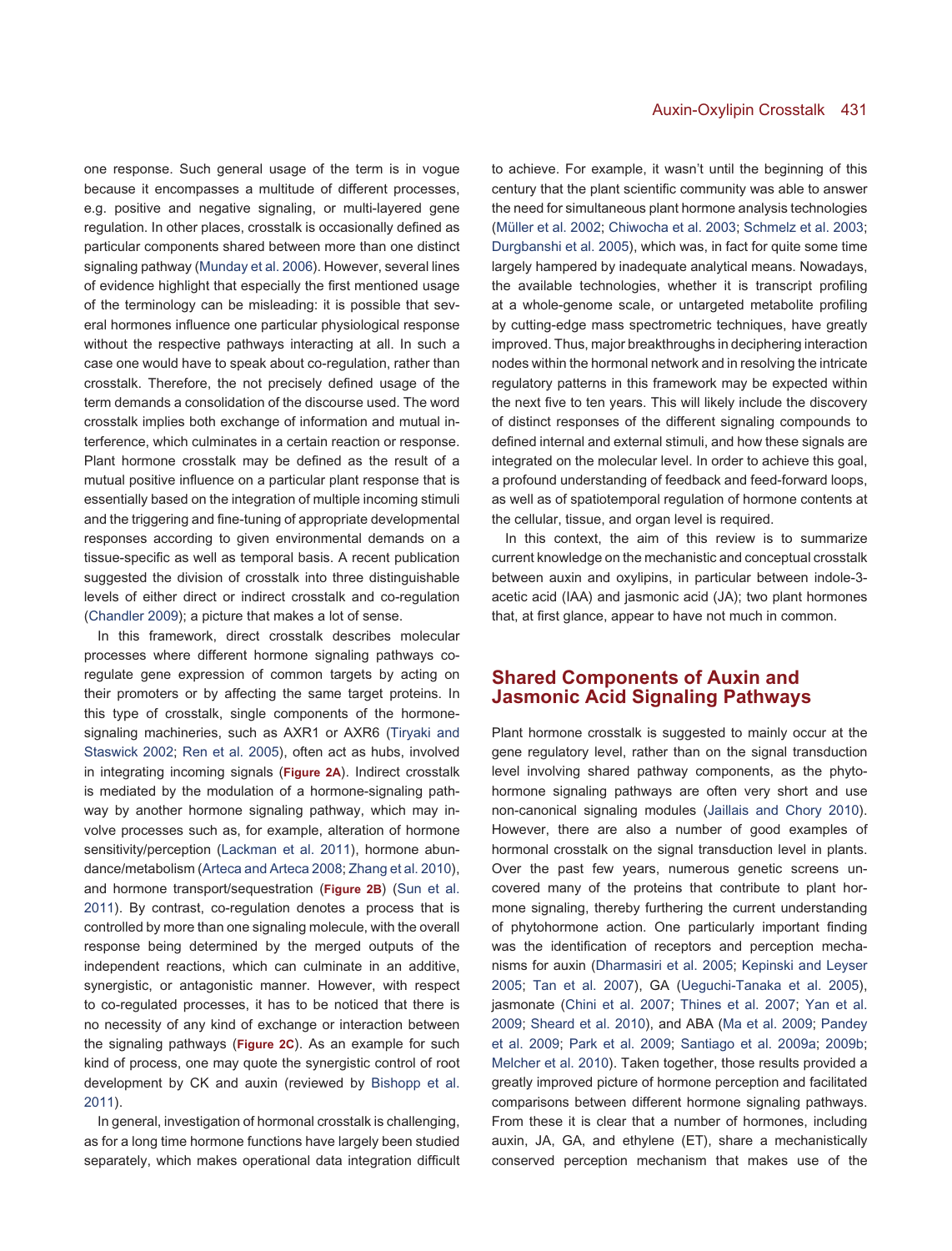#### 432 Journal of Integrative Plant Biology Vol. 53 No. 6 2011



#### <span id="page-3-0"></span>**Figure 2. Schematic overview of the different levels of plant hormone crosstalk and co-regulation, respectively. Three different operational modes can be distinguished:**

**(A)** Direct crosstalk is given when one (developmental or environmental) stimulus affects the homeostasis of two or more phytohormones, which, in turn, act on defined target genes to trigger one response. The same holds true in the matter of two proteins that interact to directly affect a common response, or to create a node in the signal transduction network.

**(B)** Indirect crosstalk describes a scenario in which the homeostasis of one plant hormone is altered by a developmental or environmental trigger, which subsequently affects, besides the expression of particular target genes, the sensitivity/perception, abundance/metabolism, or transport/sequestration of a second phytohormone. The effect on the homeostasis of the second hormone can be either positive or negative. The mechanism of indirect plant hormone interactions can show a domino effect or have a snowball effect, depending on the ability of the initially induced hormone to affect one ore more plant hormone signaling pathways. It is important to notice that the involved plant hormones corporate in regulating one common response.

**(C)** Co-regulation can be regarded as an event where a given stimulus is able to activate two or more signaling pathways, which control separate outcomes that join together in either an additive, synergistic, or antagonistic manner to give rise to a combined response. While in this setting the different outcomes add up to one common response, the plant hormone signaling pathways might not interact at all.

ubiquitin-26S proteasome system (UPS) [\(Dreher and Callis](#page-12-4) [2007;](#page-12-4) [Vierstra 2009\)](#page-15-14). Herein, hormone-governed gene activation is achieved through the targeted degradation of repressor proteins via the UPS.

In very simplified terms, the activity of transcription factors, such as Auxin Response Factors (ARFs) and basic helix-loophelix (bHLH) transcription factors of the MYC family, is blocked through binding to specific repressor proteins (**[Figure 3](#page-4-0)**). In the given examples, these repressors are so-called Auxin/Indole-3-acetic acid (Aux/IAA) and Jasmonate ZIM-domain (JAZ) proteins, respectively. Once internal or external cues trigger the accumulation of endogenous signaling molecules, receptor proteins, such as Transport Inhibitor Response 1 (TIR1) and Coronatine Insensitive 1 (COI1), which serve as components of bigger ubiquitin protein ligase (E3) complexes and determine their specificity, perceive the alteration. This finally leads to a transfer of ubiquitin to the repressor proteins mediated by the E3 protein ligase complex, which marks them for protein degradation by the 26S proteasome, thereby releasing the transcription factors from repression.

Of course, the *in vivo* situation is much more complex than this very superficial summary. A more detailed description will be given in the following. While a family of bric-a-bractramtrack-broad complex (BTB)-type E3 ligases are responsible for ET perception, S-Phase Kinase-associated Protein 1 (SKP1)-Cullin 1 (CUL1)-F-box SCF-type Cullin-Ring ligases mediate perception of both IAA and JA. SCF-type ubiquitin protein ligase (E3) complexes share a highly conserved core structure (**[Figure 3](#page-4-0)**), each of which is completed by one of about 700 F-box proteins that confer substrate specificity to the multisubunit complex [\(Gagne et al. 2002;](#page-12-5) [Risseeuw et al. 2003;](#page-14-8) [Takahashi et al. 2004\)](#page-15-15). With regard to auxin perception, the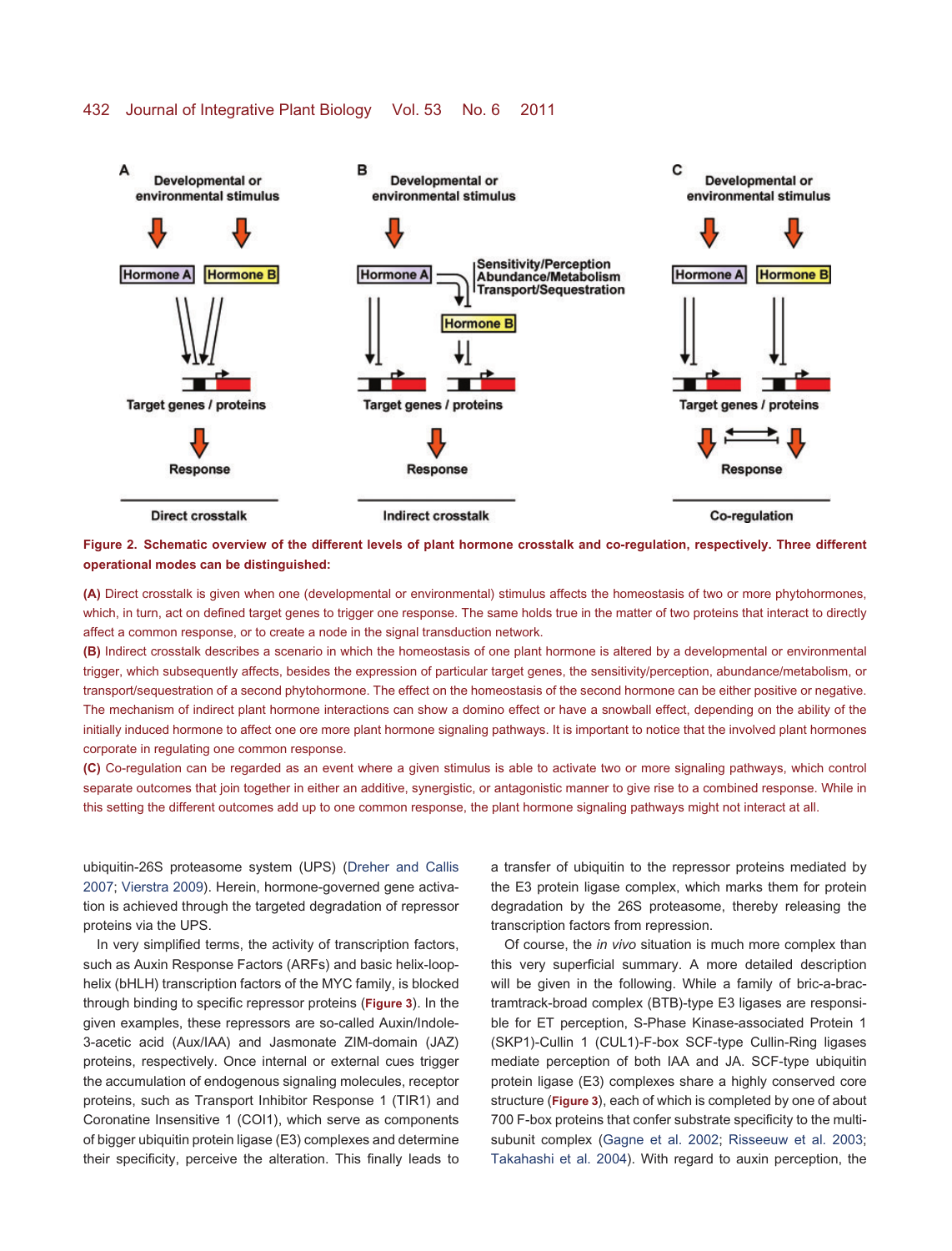

<span id="page-4-0"></span>

**(A)** The IAA signaling pathway involves the ubiquitylation of the Auxin/Indole-3-acetic acid (Aux/IAA) proteins by an SCF-type E3 ligase complex containing the F-box protein Transport Inhibitor Response 1 (TIR1). Aux/IAA repressors are ubiquitin-tagged by the SCFTIR1 complex, marking them for targeted protein degradation by the 26S proteasome. Thereby, Auxin Response Factor (ARF) transcriptional regulators, which directly interact with Topless (TPL) co-repressors, are released from repression.

**(B)** JA signaling involves the ubiquitylation of JA-ZIM-domain (JAZ) proteins by an E3 SCF multi-enzyme complex containing the F-box protein Coronatine-Insensitive 1 (COI1). Like the Aux/IAA proteins, JAZ repressors get ubiquitylated at a specific lysine (Lys) residue, which marks them for protein degradation by the 26S proteasome. Note, in contrast to ARFs, JAZ proteins recruit TPL co-repressors not directly, but through Novel Interactor of JAZ (NINJA) adapter proteins. It has to be stressed that the two perception machineries share several SCF core components, e.g. Arabidopsis S-Phase Kinase-associated Protein 1 (ASK1), Cullin 1 (CUL1), and Ring-Box 1 (RBX1). Notably, normal activity of both SCF-type E3 protein ligase complexes depends on the reversible rubylation of CUL1. Rubylation of CUL1 is mediated by further shared components of the two signaling pathways. In a first step, Related to Ubiquitin 1 (RUB1) is activated through a heterocomplex composed of either Auxin Resistant 1 (AXR1) or Auxin Resistant-like proteins (AXL) and E1 C-Terminal-related 1 (ECR1). Activated RUB1 is then passed on to Related to Ubiquitin 1 (RUB1) Conjugating Enzyme 1 (RCE1) that transfers RUB1 to a particular lysine (Lys) residue of CUL1. Derubylation of CUL1 both in SCFTIR1 and SCF<sup>COI1</sup> involves the active participation of the Constitutive Photomorphogenesis 9 (COP9) signalosome (CSN).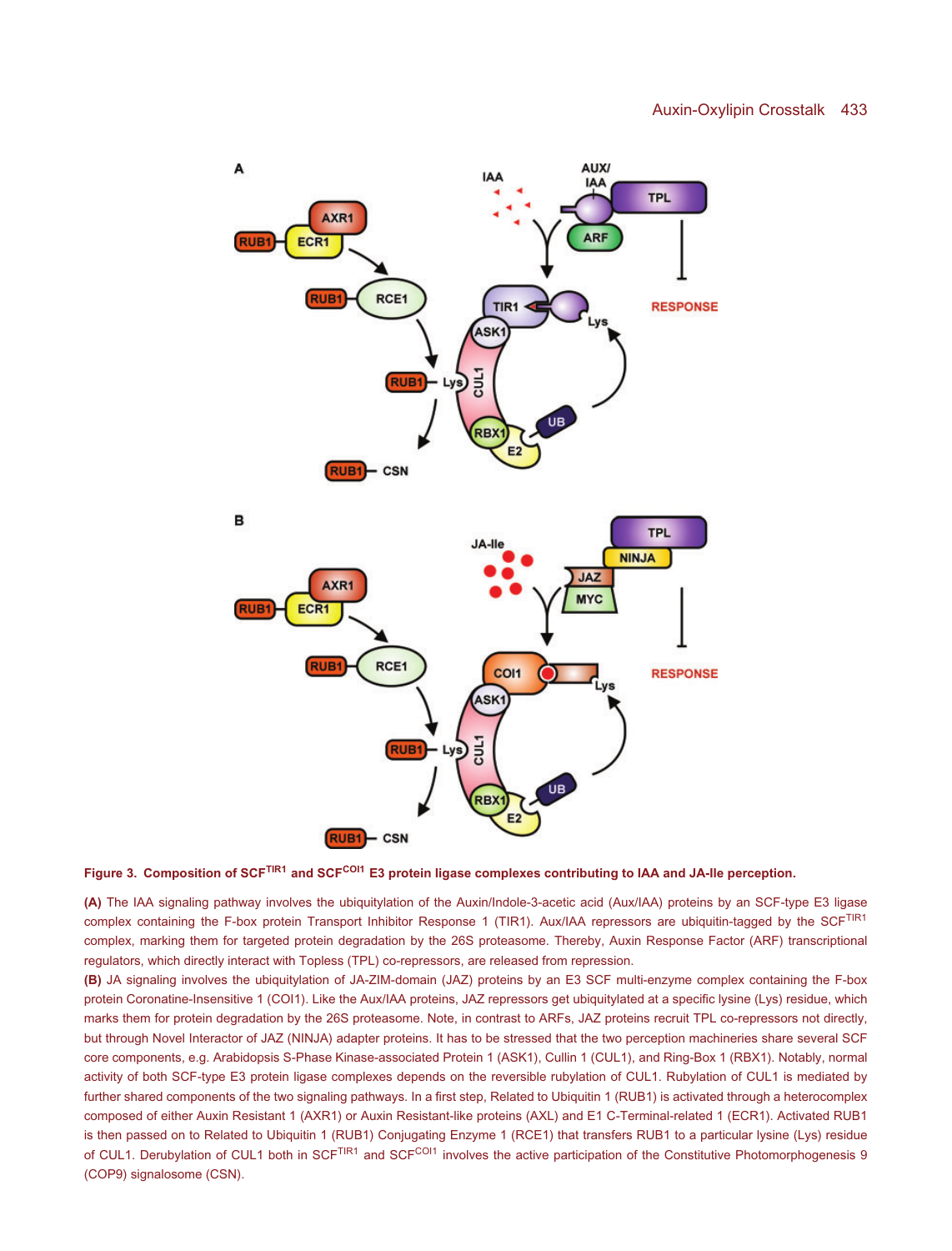underlying molecular mechanism is well characterized. The active hormone, free IAA, is bound at the bottom of a cavity at the surface of a specific F-box protein, either TIR1 or of the related family of Auxin Signaling F-Box (AFB) proteins [\(Parry](#page-14-9) [et al. 2009;](#page-14-9) [Calderon-Villalobos et al. 2010\)](#page-11-10). In case of TIR1, it is known that the bottom of the surface binding pocket is decorated with an inositol hexakiphosphate ( $InSP<sub>6</sub>$ ) co-factor [\(Tan et al. 2007\)](#page-15-11). Through the binding of IAA the affinity of TIR1 for its substrate, the Aux/IAA transcriptional repressor proteins, is greatly enhanced. Ultimately, this culminates in the tagging of the Aux/IAA proteins by ubiquitin and their subsequent degradation through the 26S proteasome. Thereby, active gene regulation is accomplished by unblocking the auxin specific transcription factors of the ARF family [\(Kieffer et al. 2010\)](#page-13-15). With the exception that the bottom of the surface binding pocket of COI1 contains inositol pentakiphosphate ( $InSP<sub>5</sub>$ ) as co-factor instead of  $InSP_6$  [\(Sheard et al. 2010;](#page-14-3) [Mosblech](#page-13-16) [et al. 2011\)](#page-13-16), jasmonates, i.e. (+)-7-*iso*-jasmonoyl-L-isoleucine [\(Fonseca et al. 2009\)](#page-12-6), trigger the regulated degradation of JAZ repressor proteins via the SCF<sup>COI1</sup> complex in a very similar way [\(Chico et al. 2008;](#page-11-11) [Chini et al. 2009\)](#page-11-12). After the release of the transcription factors from repression, they are able to form hetero- or homodimers, which likely modulates their transcription regulatory activity [\(Chini et al. 2007;](#page-11-9) [Guilfoyle](#page-13-17) [and Hagen 2007;](#page-13-17) [Chung and Howe 2009\)](#page-12-7), and can develop their gene regulatory abilities.

As a slight variation of this theme, the integration of GAdependent signals is based on the comparable concept of repressor protein degradation via the UPS in a hormonedependent manner. Here, so-called DELLA proteins constitute targets of SCFGID2/SLY1 multi-subunit E3 ligase complexes [\(McGinnis et al. 2003;](#page-13-18) [Sasaki et al. 2003\)](#page-14-10). However, in this case, hormone binding does not occur through the F-box protein itself, but is mediated by an additional receptor protein, GID1 [\(Ueguchi-Tanaka et al. 2005;](#page-15-12) [Nakajima et al. 2006\)](#page-14-11), that interacts with a DELLA protein in a GA-dependent manner. Subsequently, this results in the interaction of the GID1-DELLA heteromer with the SCF complex to tag the DELLA protein for degradation (for review see: [Ueguchi-Tanaka and Matsuoka](#page-15-16) [2010\)](#page-15-16).

Based on the common composition of basic elements, it is obvious that mutations in core components such as, for instance, CUL1 translate into highly pleiotropic phenotypes affecting IAA and JA perception at the same time [\(Quint et al.](#page-14-12) [2005;](#page-14-12) [Moon et al. 2007\)](#page-13-19). To facilitate normal function of the SCF complex, it is necessary that CUL1 is post-translationally modified; a task that is accomplished by the conjugation of so-called Related to Ubiquitin (RUB) proteins. This process requires the action of two enzymes, a RUB-activating and a RUB-conjugating one. In Arabidopsis, the first step in the RUB conjugation pathway is the assembly of bipartite complexes of AXR1 and AXL proteins with ECR1 (Dharmasiri et al. 2007). Those heterodimers are capable of activating Related to Ubiquitin 1 (RUB1) and, in conjunction with the Related to Ubiquitin 1 (RUB1) Conjugating Enzyme (RCE1), promote the reversible rubylation of the CUL1 subunit [\(del Pozo and Estelle](#page-12-9) [1999;](#page-12-9) [Hotton and Callis 2008;](#page-13-20) [Zhang et al. 2008\)](#page-16-3). Derubylation of CUL1 requires the functionally still enigmatic Constitutive Photomorphogenesis 9 (COP9) signalosome complex, which was described initially as a key regulator of photomorphogenesis [\(Feng et al. 2003;](#page-12-10) [Wei and Deng 2003\)](#page-15-17). Since both IAA and JA perception depends on CUL1 and its post-translational modification, this illustrates why both the *axr1* and *axr6* mutation results in insensitivity both to IAA and JA [\(Tiryaki and](#page-15-9) [Staswick 2002;](#page-15-9) [Ren et al. 2005\)](#page-14-1).

Apart from these striking evidence for component sharing in hormone perception, some recent publications also pointed to a possible sharing of downstream components involved in directing target gene expression. As briefly outlined before, a specific class of Aux/IAA proteins represses ARF transcriptional regulators. For a long time it was assumed that the repression of ARFs was solely based on heterodimerization with their specific repressors, which was thought to be sufficient to block their gene regulatory activity [\(Tiwari et al. 2003;](#page-15-18) [Guilfoyle and Hagen](#page-13-17) [2007\)](#page-13-17). However, recent findings highlighted that in the case of the Aux/IAA protein IAA12/Bodenlos, which is a repressor of ARF5/Monopteros, binding of the additional Topless (TPL) corepressor protein (**[Figure 3A](#page-4-0)**) through an Ethylene Response Factor (ERF)-associated amphiphilic repression (EAR) motif to IAA12/Bodenlos is required for the transcriptional repression of downstream auxin response genes [\(Szemenyei et al. 2008\)](#page-15-19). Intriguingly, the TPL co-repressor is also found in JAZ/MYC complexes (**[Figure 3B](#page-4-0)**). The major difference is that TPL does not directly bind to the JAZ repressor proteins. Instead, it is recruited through the EAR domain of an additional Novel Interactor of JAZ (NINJA) adaptor protein that has been shown to physically interact with JAZ [\(Pauwels et al. 2010\)](#page-14-13). Detailed sequence analysis of NINJA-related AFP proteins, involved in ABA signaling [\(Garcia et al. 2008\)](#page-12-11), uncovered a wide distribution of the EAR motif previously identified in NINJA and the Aux/IAA proteins, suggesting that TPL possibly acts as a further point of convergence or integrator in several plant hormone signaling pathways.

Some very recent publications underlined an intimate crosstalk of JA and ABA signaling. On the one hand, it has been demonstrated that MeJA treatment transcriptionally affects the expression of the tobacco ABA receptor *NtPYL4* that shares high homology with members of the Arabidopsis PYR/PYL/RCAR ABA receptor family, in particular with *PYL4*. In addition, MeJA modulates *NtT172* expression, a gene that encodes a tobacco type 2C Protein Phosphatase (PP2C) with homology to the Arabidopsis HAB1 phosphatase [\(Lackman](#page-13-9) [et al. 2011\)](#page-13-9). PYR/PYL/RCAR ABA receptor family members act as repressors of PP2Cs that function as global negative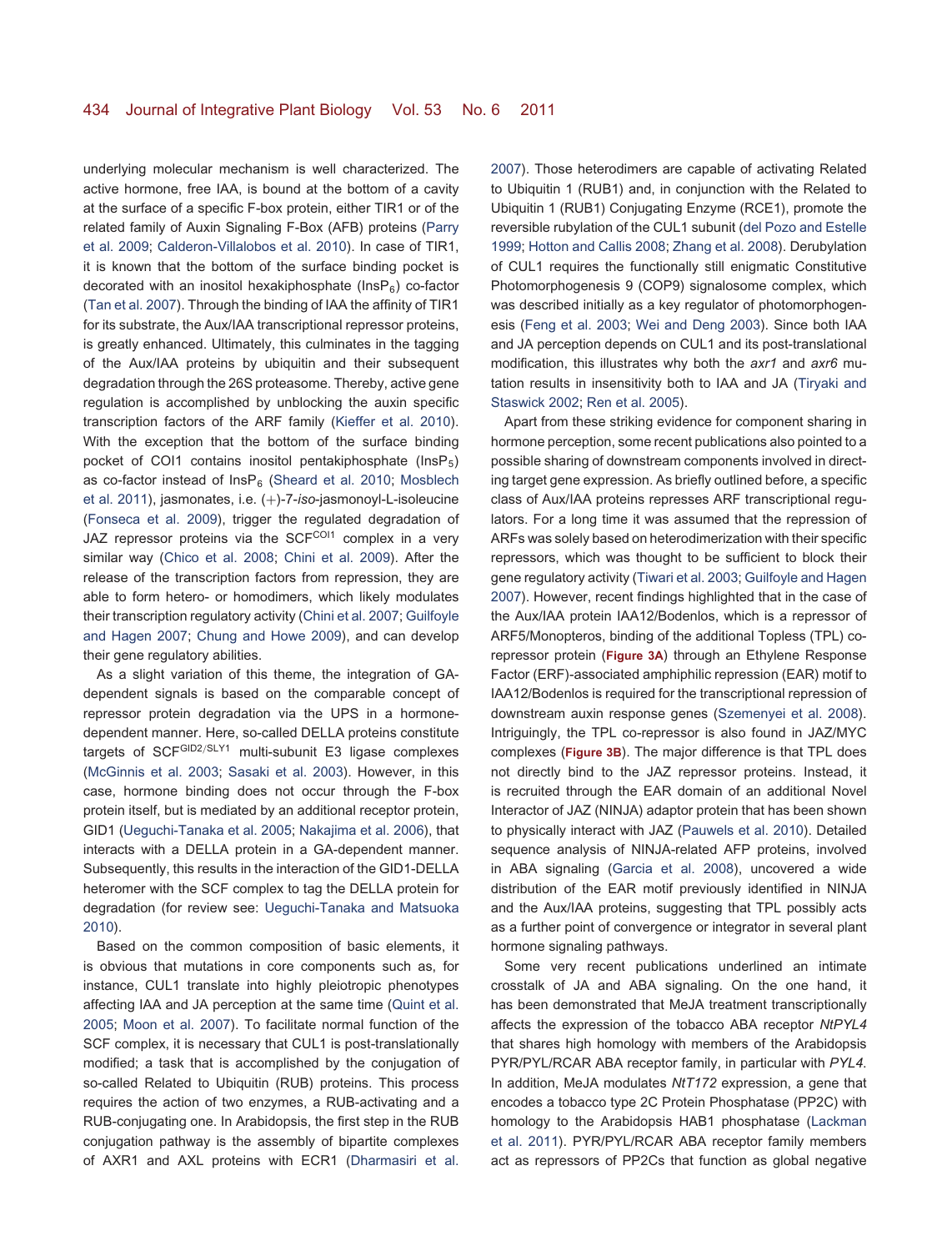regulators of ABA signaling (for a more detailed introduction into ABA perception and signaling see: [Cutler et al. 2010;](#page-12-12) [Umezawa et al. 2010\)](#page-15-8). Mainly from this simultaneous transcriptional regulation of *NtPYL4* and the *NtT172* PP2C encoding tobacco gene and alterations in anthocyanin accumulation and biomass production in wild type and *pyl4* and *pyl5* null mutants of Arabidopsis, the authors infer that ABA – JA crosstalk serves as a mechanism to balance a compromise between plant growth and defense. On the other hand, it has been demonstrated that the JA precursor 12-oxo-phytoyienoic acid (OPDA) operates in combination with ABA to regulate seed germination in Arabidopsis [\(Dave et al. 2011\)](#page-12-13).

Coming back to the crosstalk between auxin and JA signaling pathways, interaction through the transcriptional repressors themselves may not be ruled out *a priori*. While such kind of physical interaction has not yet been demonstrated for Aux/IAA and JAZ proteins, DELLA proteins that are considered to play a key role in integrating plant responses to a multitude of developmental and environmental stimuli [\(Achard et al. 2006;](#page-11-13) [Feng](#page-12-14) [et al. 2008;](#page-12-14) [Navarro et al. 2008\)](#page-14-14) have been found to manipulate MYC2 transcription factor activity through competitive binding to the JAZ1 repressor protein, which ultimately modulates JA signaling [\(Hou et al. 2010\)](#page-13-21). Whether such modulations of transcription factor activities by the interaction of DELLA with JAZ proteins does also apply to other targets of JAZ proteins, such as MYC3 and MYC4 (Fernández-Calvo et al. [2011\)](#page-12-15) or MYB21 and MYB24 that are attributed to be keyregulators of male fertility [\(Song et al. 2011\)](#page-14-15), is yet to be demonstrated. At least, it is known that GA can promote JA synthesis through DELLAs to control the transcription levels of MYB21 and MYB24 [\(Cheng et al. 2009;](#page-11-14) [Peng 2009\)](#page-14-16).

At present, it seems likely that additional insight into the different hormone signaling pathways will provide further evidence for specific shared components in multiple hormone signal transduction cascades. In general, it may be concluded that such additional components add more features to the signaling pathways, thereby increasing the means to fine-tune hormonal crosstalk on the signal transduction level.

## **Auxin and JA Pathways Crosstalk through the Action of Auxin Response Factors**

As already broached above, expression of the majority of auxin responsive genes is directed by a small group of DNA-binding transcription factors of the ARF family. In Arabidopsis, the *ARF* gene family consists of 23 members, comprising 22 fulllength *ARF* genes and one truncated gene (*ARF23*), having a premature stop codon in the first homology domains (DBD) [\(Guilfoyle and Hagen 2007;](#page-13-17) [Lokerse and Weijers 2009\)](#page-13-22). When judged by their sequence homology, most of the ARF proteins fall in either sister pairs, including ARFs 1-4, 6-8, 11, and 18-19, or in triplets as in the case of ARF10, 16, and 17 [\(Remington](#page-14-17) [et al. 2004\)](#page-14-17). However, this clustering does not necessarily give an account of their functional relationships, which are still poorly understood. While ARF6 and ARF8 fall into one sister pair and show functional interaction in regulating one particular physiological response [\(Nagpal et al. 2005\)](#page-13-23), plant literature also contains examples of non-paired ARF cooperativity, e.g. ARF5/ARF7 [\(Hardke et al. 2004\)](#page-13-7).

With regard to the interplay of auxin and JA signaling, ARF6 and ARF8 are of particular interest. In addition to an impaired auxin response, *arf6arf8* double mutants exhibit aberrant flower maturation, and both JA deficiency and reduced transcription of JA biosynthesis genes in their flowers. This is a good example for direct but spatiotemporally restricted crosstalk of auxin and JA in the regulation of a set of target genes (JA biosynthesis genes) during flower development [\(Nagpal et al.](#page-13-23) [2005\)](#page-13-23). Moreover, it also highlights the cooperative function of auxin and JA in controlling flower development and fertility. The essential contribution of JA to conferring stamen development, pollen fertility, and anther dehiscence has already been documented [\(Ishiguro et al. 2001\)](#page-13-24). The group of Alain Goossens has recently made another very intriguing observation concerning the crosstalk between auxin and JA signaling. Their findings strongly suggest that the expression of *JAZ1/TIFY10A* is not exclusively induced by JA, but that it is also an early auxin responsive gene. By analyzing auxin-induced *JAZ1/TIFY10A* expression level in the *arf6* and *arf8* single mutants and an *arf6arf8* sesquimutant (*arf6*/*arf6*;*arf8*/*ARF8*), they were able to demonstrate that both ARF6 and ARF8 contribute to the auxindependent induction of *JAZ1/TIFY10A* [\(Grunewald et al. 2009\)](#page-12-16). Thus, providing further strong evidence for a tight molecular interconnection of auxin and JA signaling.

On top of that, the yet discussed molecular mechanisms in phytohormone crosstalk did not encompass possible posttranslational modifications of respective transcription factors, which may contribute to render them active or inactive, depending on their nature and the type of modification. For example, evidence has been provided supporting ARF2 phosphorylation by the GSK3-type kinase BIN2. This has been shown to alleviate ARF2 DNA-binding and repressor activity [\(Vert et al.](#page-15-20) [2008\)](#page-15-20). Respective modifications both of ARF and MYC transcription factors, mediated by commonly shared components such as kinases, may emerge as a general theme in plant hormone crosstalk and add another layer of complexity to the sophisticated network of auxin-oxylipin interaction.

Although on the signaling level currently not many more convergence points in auxin-oxylipin crosstalk are known, it is becoming increasingly clear that several transcription factors are equally regulated by multiple plant hormones [\(Peng et al.](#page-14-18) [2009\)](#page-14-18). In addition to this finding, the Arabidopsis Hormone Database project (http://ahd.cbi.pku.edu.cn) identified 17% of all hormone-responsive genes to be controlled by more than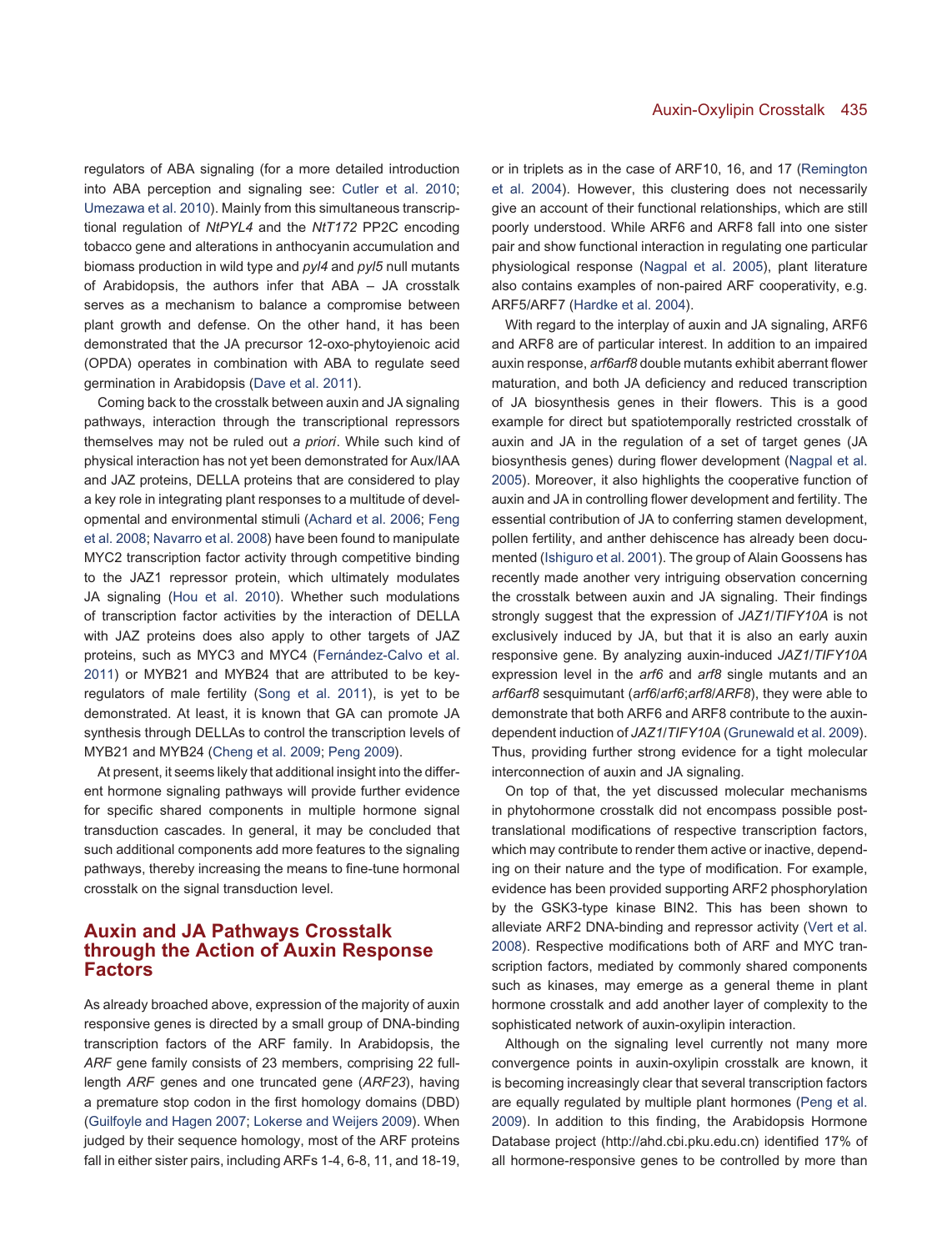one hormone. This observation is supported by further studies on the synthetic *DR5* promoter, which basically consists of the tandemly arranged TGTCTC *cis*-regulatory element that is recognized as an auxin response element (ARE) [\(Ulmasov](#page-15-21) [et al. 1995;](#page-15-21) [Ulmasov et al. 1997\)](#page-15-22). It has been reported that *DR5* is also responsive both to BR and methyl jasmonate (MeJA) [\(Nakamura et al. 2003;](#page-14-19) [Sun et al. 2009\)](#page-15-23), implying intimate crosstalk of numerous phytohormone signaling pathways using common sets of *cis*-elements. BR and JA pathways also directly interact with one another, although the underlying molecular mechanism may be very complex and has yet to be uncovered. However, several lines of evidence suggested that BR is involved in JA signaling and repress JA-governed inhibition of root growth [\(Ren et al. 2009\)](#page-14-20). Summarized, this puts forward the concept that *cis*-regulatory elements in the promoters of hormone responsive genes are primary crosstalk nodes that play a key role in plant hormone interactions. Likewise, it stresses the importance of projects that are dedicated to identifying specific transcription factor binding sites in promoters on a whole-genome scale, no matter whether it is achieved by bioinformatics strategies, such as the AGRIS or AthaMap Database projects [\(Davuluri et al. 2003;](#page-12-17) Bülow et al. 2009), or by improved microarray approaches [\(Godoy et al. 2011\)](#page-12-18).

#### **Indirect Auxin-Oxylipin Crosstalk Mutually Affects Hormone Homeostasis and Transport**

Indirect hormone crosstalk is likely to be the most common method of phytohormone interaction. There is a wealth of information in the literature on the interactivity of plant hormones. Herein, the interaction of auxin and oxylipins makes no exception. The question is no longer whether crosstalk takes place, but rather how it is spatiotemporally controlled in the developmental and environmental context, which is, for instance, reflected by a shift in the literature from phenomenological descriptions of single crosstalk events towards integrative attempts in understanding and modeling how things are interconnected with each other [\(Liu et al. 2010\)](#page-13-25). This is, however, a very arduous and intricate task, due to the intriguing complexity of plant hormone networking, which often takes place in dose-, species-, tissue-, and inducer-specific manner [\(Kazan and Manners 2008\)](#page-13-3).

Thus far, the interaction between auxin and JA is still only poorly investigated, but there is growing evidence for substantial indirect crosstalk between these two signaling molecules. Auxin formation in Arabidopsis is enhanced by JA-mediated induction of auxin biosynthesis genes [\(Dombrecht et al. 2007\)](#page-12-19). Several lines of evidence indicated a MYC2-regulation of Ltryptophan (Trp) metabolism during JA signaling. Both the expression of Trp biosynthesis genes, such as *ASB1*, *IPGS*, *TSA1*, *TSB2*, and that of indole glucosinolate biosynthesis

genes, like for example *CYP83B1* and *CYP71B15*, have been shown to be substantially impaired in the *myc2*/*jin1* null mutant. In addition, the jasmonate-mediated induction of *ASA1, NIT3, YUC2* and the general induction of auxin efflux and influx carriers, such as *Pin-formed 1* (*PIN1*), *PIN2*, and *AUX1*, have been reported to proceed in an SCFCOI1-dependent manner [\(Sun et al. 2009;](#page-15-23) [Sun et al. 2011\)](#page-15-10). The induced expression of *ASA1*, *ASB1*, *IPGS*, *TSA1*, and *TSB2* is suggested to direct the substrate flux via enhanced anthranilate synthesis to an increased production of Trp. According to present knowledge, Trp is the major starting point both of auxin [\(Lehmann et al.](#page-13-26) [2010;](#page-13-26) [Zhao 2010\)](#page-16-0) and indole glucosinolate (IG) biosynthesis [\(Sønderby et al. 2010\)](#page-14-21). The differential expression of Trp and IG biosynthesis genes in combination with an observed increase in IG levels suggested stress-mediated metabolite flux to be directed towards IGs that might occur at the expense of auxin production. A possible decrease of IAA levels would be in agreement with the reduced expression of *ILR1*, encoding an IAA amidohydrolase [\(Bartel and Fink 1995;](#page-11-16) [Campanella](#page-11-17) [et al. 2003\)](#page-11-17), in the *myc2*/*jin1* background, which is suggested to be involved in the release of free IAA from IAA-amino acid conjugates [\(Dombrecht et al. 2007\)](#page-12-19). Arguing against this hypothesis, *ILR1* as well as *IAR3* and *ILL5*, encoding two other IAA conjugate hydrolases, appeared to be up-regulated by either different oxylipins, i.e. OPDA, JA, and MeJA, or coronatine, a mimicry of the active jasmonate JA-Ile [\(Fonseca](#page-12-6) [et al. 2009\)](#page-12-6), in other studies [\(Taki et al. 2005;](#page-15-24) [Uppalapati et al.](#page-15-25) [2005\)](#page-15-25). Moreover, the Anthranilate Synthase α1 (*asa1-1*) null mutant shows decreased IAA production in response to MeJA treatment [\(Sun et al. 2009\)](#page-15-23), and coronatine has been observed to increased free IAA levels in an SCFCOI1-dependent manner [\(Uppalapati et al. 2005\)](#page-15-25). During clubroot disease of Chinese cabbage, caused by the obligate biotroph *Plasmodiophora brassicae*, both endogenous JA and IAA levels were found to be elevated. Associating these two events, it has further been shown that the increased JA levels caused the induction of a sub-set of auxin biosynthesis-related genes, including myrosinase and nitrilase, two gene products involved in the decomposition of IGs to free IAA [\(Grsic et al. 1999\)](#page-12-20). In addition, a more recent study highlighted that *P. brassicae*-induced IAA production occurs independent of IG biosynthesis [\(Siemens](#page-14-22) [et al. 2008\)](#page-14-22). From this we may instead conclude that oxylipins are capable of inducing auxin and IG production to equal extents.

Looking into the opposite direction, auxin has also been recognized to induce JA biosynthesis [\(Tiryaki and Staswick 2002\)](#page-15-9). At least two of the JA biosynthesis genes, *LOX2* and *AOS*, appeared to be considerably induced by IAA in the respective study, which led the authors to the suggestion that this kind of indirect crosstalk may provide a mechanistic link to amplify the JA signal. Taken together, the presented pieces of evidence strongly infer that oxylipin and auxin homeostasis is closely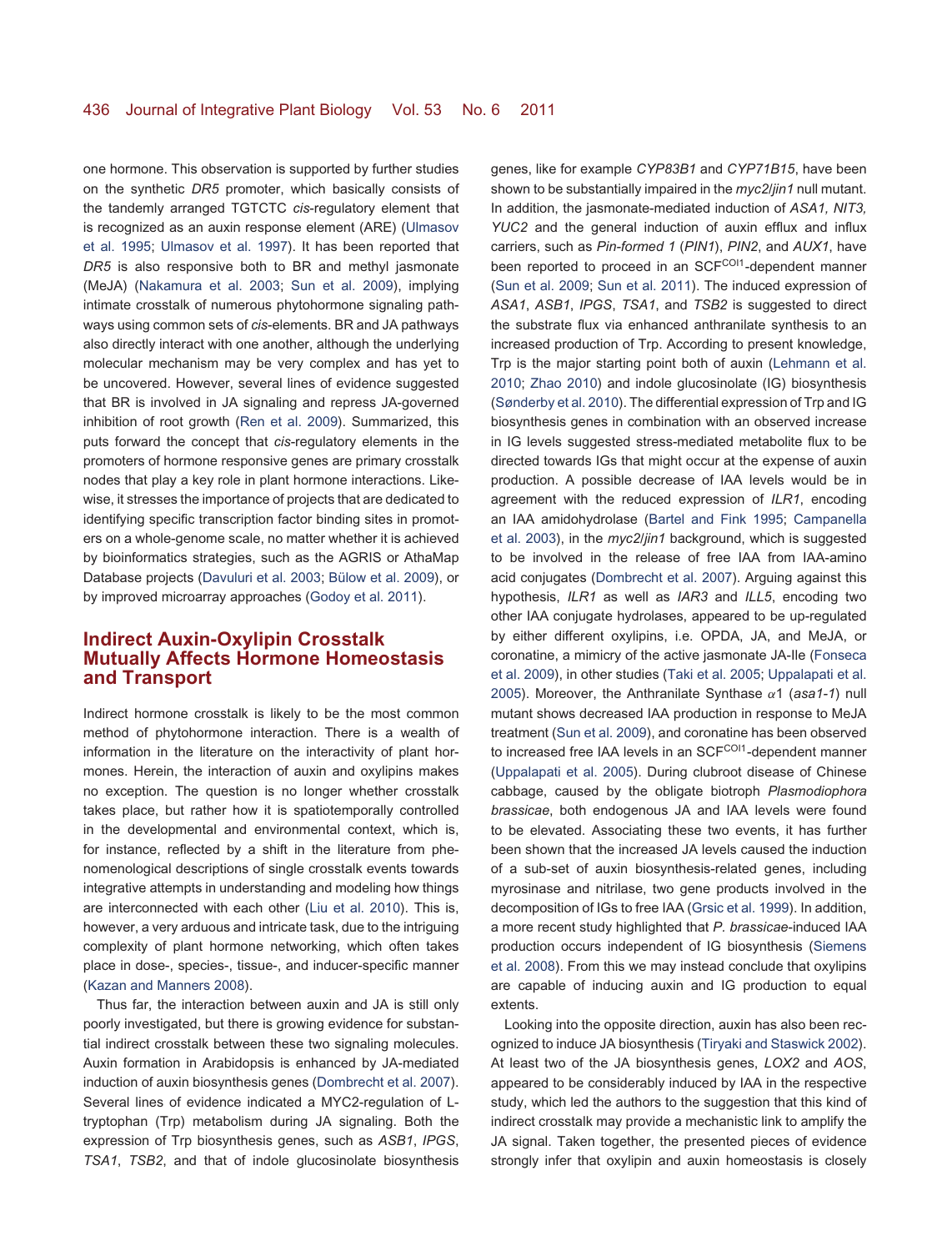interlinked, possibly forming a positive feedback loop that is likely connected with metabolic side reactions, including signal molecule conjugation and decay. In this context, the formation of JA-Trp and IAA-Trp conjugates is worth particular mention [\(Staswick 2009\)](#page-15-26). Unlike JA-Ile, Trp conjugates of JA do not act through SCFCOI1 and do not have any intrinsic JA signaling molecule character. Instead, it has been shown that JA-Trp and IAA-Trp are capable of suppressing auxin responses in Arabidopsis roots. They may determine an additional negative regulatory loop, possibly by altering the balance between JA and IAA pools, thereby adding a further layer of physiological checkpoints to the network.

## **What is the Added Value of Auxin-Oxylipin Crosstalk?**

The previous paragraphs gave an overview of nodes and hubs connecting auxin with oxylipin signaling pathways and provided strong arguments for extensive and intimate crosstalk between the two pathways. However, when looking at their general characteristics, the value of their interaction is not obviously recognizable. JA is a well-characterized inhibitor of plant growth mainly involved in plant defense but also in plant developmental processes [\(Browse 2005;](#page-11-18) [Wasternack 2007;](#page-15-2) [Browse 2009;](#page-11-0) [Yang et al. 2009\)](#page-16-4). Early observations on the inhibitory effect of jasmonates on auxin-enhanced coleoptile growth of intact monocotyledonous seedlings attributed the negative impact of JA to the inhibition of cell wall polysaccharide synthesis [\(Ueda et al. 1994;](#page-15-27) [Miyamoto et al. 1997\)](#page-13-27) and to the shift of the intracellular pH [\(Irving et al. 1999\)](#page-13-28). Meanwhile, it has been found that JA exerts its growth inhibitory effects also through the suppression of mitosis [\(Zhang and Turner 2008\)](#page-16-5). By contrast, IAA is one of the most prominent and versatile growth promoters found in plants, involved in an extremely broad array of different physiological processes [\(Woodward](#page-15-28) [and Bartel 2005;](#page-15-28) [Zhao 2010\)](#page-16-0). However, this simplified picture does not generally prove correct, since high auxin concentrations often turn out to be inhibitory, being the reason why the maximum endogenous concentration has to be strictly controlled. Different plant tissues show varying dose-dependencies towards auxin; a circumstance that has early been highlighted, e.g., in a famous classical plant physiological study by Kenneth [Thimann \(1938\),](#page-15-29) one of the founders of modern plant hormone biology. Nevertheless, the generally used classification system of growth inhibiting and growth promoting plant hormones, of course, provokes the obvious question of how and in what framework the putative antagonists may interact. In the following, a few examples for possible modes of interaction will be discussed against a backdrop of defined physiological circumstances. First, we will address some very interesting examples of the intimate interaction of auxin and JA came from Peter Nick's laboratory. Studies on the crosstalk between light,

hormone signaling, and photomorphogenic responses in rice coleoptiles, led to the isolation of the *hebiba* mutant showing an altered growth response to red light. While wild type seedlings were shown to respond to red light irradiation with a transient increase of OPDA levels in the basal coleoptile region after 30 min and a significant increase of JA contents in that tissue, the *hebiba* mutant was detected to be impaired in this response. Neither light treatment nor wounding was able to induce JA formation in the mutant. Additional analysis of plant hormone contents in the *hebiba* mutant displayed neither a considerable impact on endogenous auxin nor on ABA contents, but an enhanced responsiveness to IAA that has been demonstrated in classical segment assays. Overall, the findings suggested a picture in which red light negatively affects the auxin responsiveness of growth through the light-triggered production of JA. Moreover, the comparison of JA and IAA contents in wild type and *hebiba* coleoptiles indirectly indicated a slight stimulation of auxin biosynthesis by jasmonates [\(Riemann et al.](#page-14-23) [2003\)](#page-14-23). A more recent follow-up to the respective initial study on the *hebiba* mutant provided evidence for a role of jasmonate in the photodestruction of Phytochrome A (PhyA), whereby the sensitivity of phytochrome-governed growth responses to red and far-red light, e.g. the auxin responsiveness, may be affected [\(Riemann et al. 2009\)](#page-14-24). A further example of auxinoxylipin crosstalk came from the investigation of the role of different plant hormones in gravitropism of rice coleoptiles. It has been shown that IAA gradients necessary to trigger asymmetric growth of the coleoptiles are accompanied by reciprocally oriented JA gradients. Seemingly, the gradients develop independently from one another, which, in fact, refers to a coregulation event rather than to crosstalk. The effect of the IAA gradient is further enhanced by a parallel gradient of either auxin responsiveness or sensitivity, or both, which could not be distinguished by the utilized split-coleoptile assay [\(Gutjahr](#page-13-29) [et al. 2005\)](#page-13-29). The molecular mechanism by which the additional gradient of IAA responsiveness is brought about and whether it can be associated with the opposing JA gradient is yet not entirely understood. However, the authors draw the attention to shared components of auxin and JA signaling pathways, in particular AXR1, which might reduce auxin responsiveness through the recruitment of such shared components by JA, thus making them a limiting factor for auxin-mediated growth responses. With regard to the formation of gravity induced IAA gradients in Arabidopsis, polar auxin transport mediated by PIN3 plays an essential role [\(Kleine-Vehn et al. 2010\)](#page-13-30). Intriguingly, jasmonates have been shown to directly contribute to the regulation of directional IAA transport. It has been demonstrated that jasmonates are capable of inducing the expression of *PIN1* and *PIN2* [\(Sun et al. 2009\)](#page-15-23), and to modulate PIN2 accumulation in the plasma membrane and its recycling via endocytosis in a concentration-dependent manner [\(Sun](#page-15-10) [et al. 2011\)](#page-15-10). However, it remains unclear if this mechanism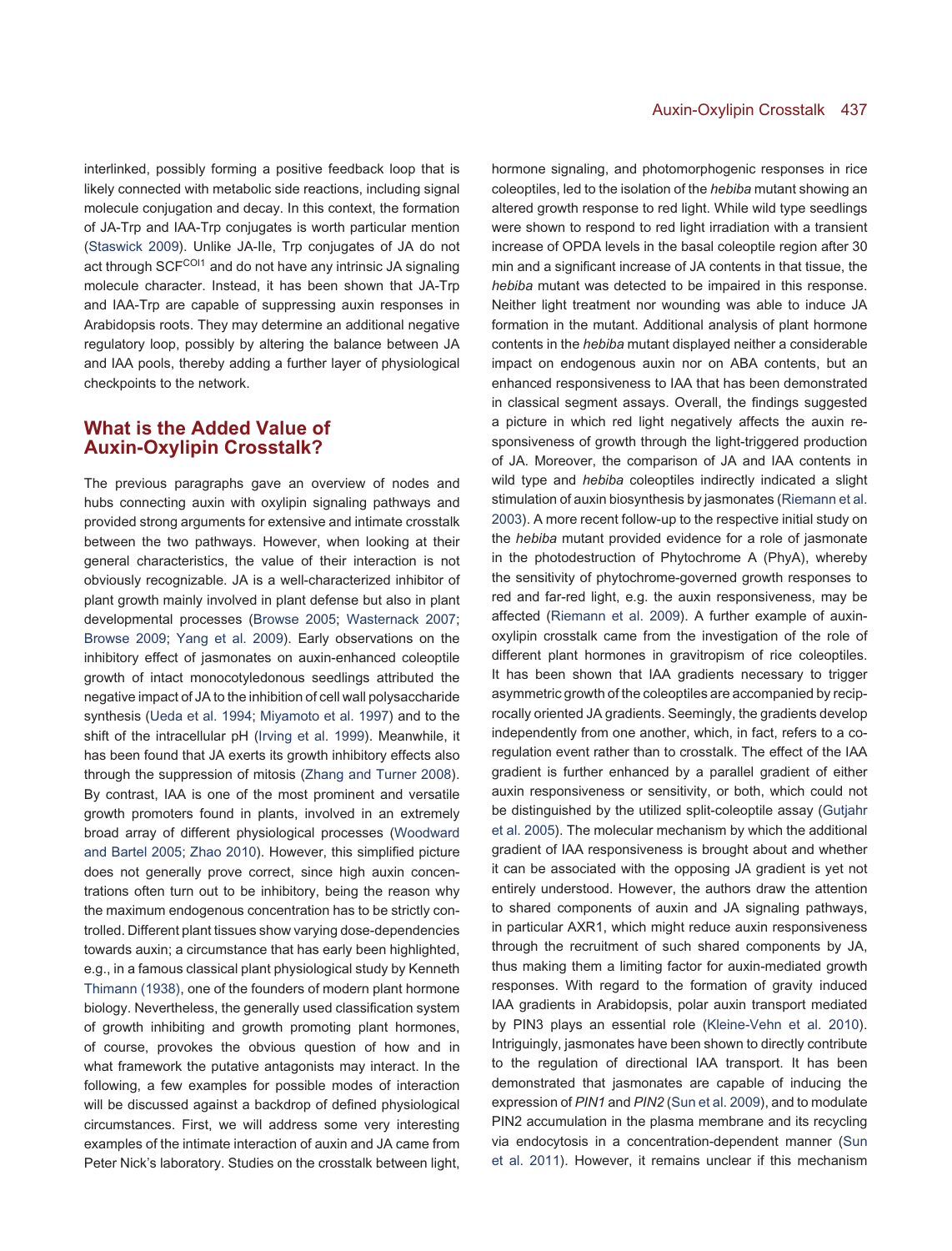of molecular interaction can be generally attributed to all PIN proteins or whether it may be restricted to a sub-set of PIN family members.

By contrast, thus far, there is no evidence for directed transport of JA. Hence, although JA transport cannot be ruled out *per se*, JA gradients may originate from gradually increased local biosynthesis or by shifting the balance between JA breakdown and synthesis towards the latter. Derived from these observations the authors suggested two concepts: i) in the context of photomorphogenic growth responses of coleoptiles, red-light treatment induces the formation of JA, which in turn reduces the IAA responsiveness in basal regions of the coleoptile known to be the site where elongation growth occurs. Thereby, auxin-governed growth gets retarded and inhibited, respectively (**[Figure 4A](#page-9-0)**). ii) With respect to gravitropic responses of coleoptiles they suggested a scenario in which growth is additionally inhibited by JA in places where IAA already only poorly promotes it (**[Figure 4B](#page-9-0)**). In their model, the effect of JA is not a prerequisite and by itself also not sufficient to cause gravitropic bending, but JA is suggested to contribute to an amplification and acceleration, respectively, of the auxinmediated response. Moreover, the JA gradient is associated with the establishment of a gradient of IAA responsiveness that is seemingly necessary to accelerate bending. Interestingly, the experiments also provided evidence for an OPDA gradient in the coleoptiles that paralleled the IAA gradient, perhaps underlining a differential and independent function of the JA precursor in the regulation of plant growth responses, which has been discussed in the literature before (Böttcher and [Pollmann 2009\)](#page-11-19).

A third model for the mechanism of IAA – JA interaction can be derived from the impact of JA on auxin formation and transport during lateral root formation. The experiments presented by [Sun and co-workers \(2009\)](#page-15-23) showed that several auxin biosynthesis, metabolism, and transport related genes are differentially regulated by jasmonates. In addition, it has been reported that jasmonate can both influence *DR5* activity in root tips and increase lateral root density; the latter being a COI1 dependent effect that has shown to be impaired in the *jdl1*/*asa1- 1* mutant [\(Sun et al., 2009;](#page-15-23) supplemental Figures 4 and 5). This suggests a model in which JA contributes to the finetuning of spatiotemporal IAA accumulation and auxin signaling, respectively, in root basal meristems that is required for lateral root formation (**[Figure. 4C](#page-9-0)**). Likewise, the described impact of MeJA on *DR5* activity possibly indicates that jasmonates can impact lateral root formation on two levels. First, during priming of pericycle cells to become lateral root founder cells, which takes place in the apical meristem [\(De Rybel et al. 2010\)](#page-12-21), and, secondly, during the initiation of lateral formation in the basal meristem [\(De Smet et al. 2007;](#page-12-22) [Overvoorde et al. 2010\)](#page-14-25). In any case, the underlying model constitutes a good example for indirect crosstalk of the signaling molecules in the defined



<span id="page-9-0"></span>**Figure 4. Schematic representation of conceivable modes of interaction of IAA and JA signaling pathways.**

**(A)** The photomorphogenic inhibition of growth in aerially grown coleoptiles is based on the rapid inhibition of cell elongation growth, which goes in line with a block of basipetal auxin transport. Analysis of the *hebiba* mutant of rice, impaired in proper light response,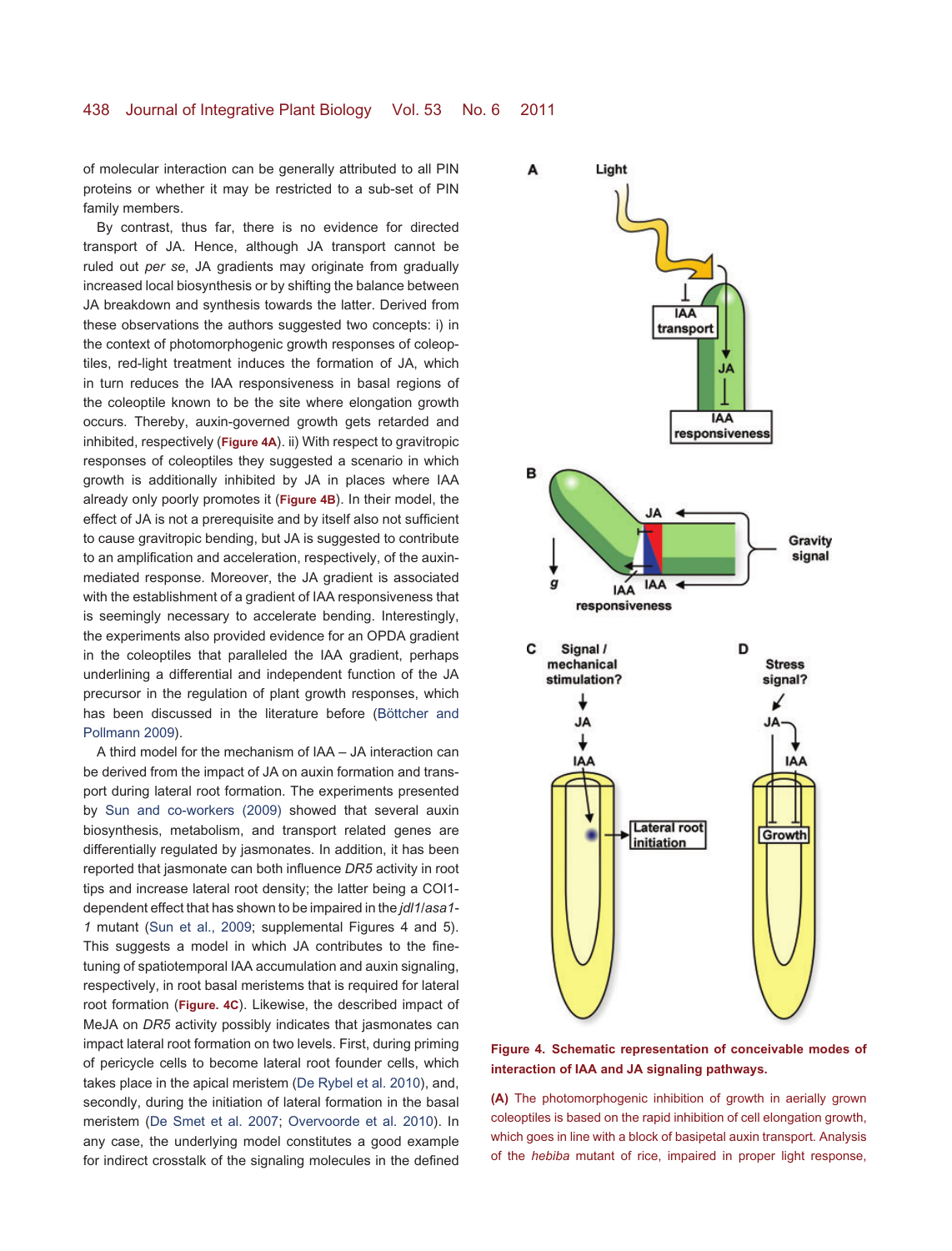context of root system architecture control. It is tempting to speculate that the increase in JA levels is perhaps induced by mechanical stimulation, which has been reported to promote lateral root formation [\(Ditengou et al. 2008\)](#page-12-23). The vital role of oxylipins, namely OPDA, as a signal transducer of *Bryonia dioica* and *Phaseolus vulgaris* mechanotransduction has been confirmed by a number of investigations [\(Falkenstein et al.](#page-12-24) [1991;](#page-12-24) [Weiler et al. 1993;](#page-15-30) [Stelmach et al. 1998;](#page-15-31) [Blechert et al.](#page-11-20) [1999\)](#page-11-20). However, JA-mediated regulation of auxin biosynthesis and transport in the context of lateral root initiation has to be strictly controlled to ensure perpetuation of the delicate

revealed enhanced IAA responsiveness but no considerably elevated IAA contents in the mutant. As a consequence, this suggests a scenario in which red light irradiation induces jasmonate production, which presumably represses the responsiveness to auxin.

←−−−−−−−−−−−−−−−−−−−−−−−−−−−−−−−−−−−−−−−−−−−−−−−−−−−

**(B)** Gravitropism of rice coleoptiles involves the formation of IAA and JA gradients across the lateral axis of the coleoptile, oriented reciprocally to one another. Formation of these diametrically opposed gradients is suggested to occur independent of each other, initiated by gravity stimulation. The IAA gradient is paralleled by a gradient of IAA responsiveness. Being an example for co-regulation, the signaling pathways trigger distinct outcomes that assist each other in controlling gravitropic coleoptile bending. While the JA cascade presumably blocks cell division in the upper part of the coleoptile by inhibiting mitosis, the increased IAA contents in the lower part of the coleoptile promote cell elongation growth. However, an additional layer of direct interaction might also be conceivable in this context, as the JA gradient perhaps negatively affects IAA responsiveness by competing with auxin for shared signaling components.

**(C)** In Arabidopsis roots, JA and auxin signaling pathways crosstalk indirectly in initiating lateral root formation. JA has been shown to induce auxin biosynthesis through the up-regulation of a number of Trp and IAA biosynthesis genes. Mutation of one of those genes, *Anthranilate Synthase* α*1* (*ASA1*), translates into impaired auxin formation and a decreased number of lateral roots. In the respective model, the signaling cascade is considered to trigger spatiotemporal restricted auxin biosynthesis, which subsequently results in lateral root initiation. The endogenous or exogenous cue responsible for launching that process is yet to be identified. Possibly, mechanical stimulation, such as root bending, plays a role in this context. **(D)** Hypothesized that JA-mediated IAA production extends over wider areas of the root rather than being locally defined, this may result in presumably stress-induced general auxin overproduction. Together with the proven growth inhibitory effect of JA on root growth, and having in mind the dose-dependent effect of IAA, the increased auxin levels may cause further growth inhibition, as roots are recognized to be particularly sensitive to high IAA doses.

balance between the two hormones. Excessive JA-triggered overproduction of IAA is likely to shift the outcome to its reverse, as a recent in-depth study reported substantial inhibition of lateral root initiation by elevated IAA contents [\(Ivanchenko et al.](#page-13-31) [2010\)](#page-13-31).

Expanding this thought-provoking scenario in which the JA signal may cause a general and locally not defined auxin overproduction implies the translation into general growth repression and inhibition of lateral root formation. Having the dose-dependent effect of auxin, in particular in roots, in mind, a locally unrestricted flooding of the system by auxin may be able to amplify the intrinsic growth-inhibiting JA effect by adding a second layer of inhibition (**[Figure 4D](#page-9-0)**). On the other hand, one has to bear in mind that strongly elevated JA concentrations may not directly affect auxin contents, as has been described above for the rice coleoptile system, but rather impact auxin sensitivity or responsiveness. Thus, differential concentrationdependent effects of JA may have to be considered in this connection. Our own data, which will soon be published elsewhere, provides several lines of evidence showing that root growth inhibition triggered by applied MeJA is not solely based on the effect of JA, but also relies partly on JA-induced auxin formation in the root (personal communication, Mathias Hentrich).

#### **[Prospectives](/app/teTeX/techbooks/blackwell/jipb/Head.eps)**

It is an exciting time to study plant hormone crosstalk. Taking the steady increasing collection of plant mutants, the next generation genomic technologies, the greatly improved bioanalytical techniques, and the quickly developing amount and quality of datasets in publicly available databases into account, it seems to be just a matter of time until further major breakthroughs in deciphering hormonal crosstalk both during plant development and plant stress responses will be made. With respect to auxin-oxylipin crosstalk, this could involve available IAA- and JA-biosynthesis, metabolism, and response mutants in state-of-the-art "-omics" approaches combined with thorough cell biological and phenotypic analyses to tackle both the elucidation of direct and indirect crosstalk between the two signaling pathways. For instance, appropriate inducible gain-of-function mutants that facilitate tissue-specific expression of a phytohormone of interest might be valuable tools well suited to the task of disclosing gene regulatory circuits on a spatiotemporally defined basis in transcriptomics approaches on a genome-wide scale. In addition, metabolomics will likely be useful to gain deeper insight into alterations in plant hormone levels in selected biosynthesis mutants. At the same time, such experiments are likely to reveal even complex interactions of one plant hormone with several other biosynthetic pathways. These kinds of studies promise to yield intriguing new insights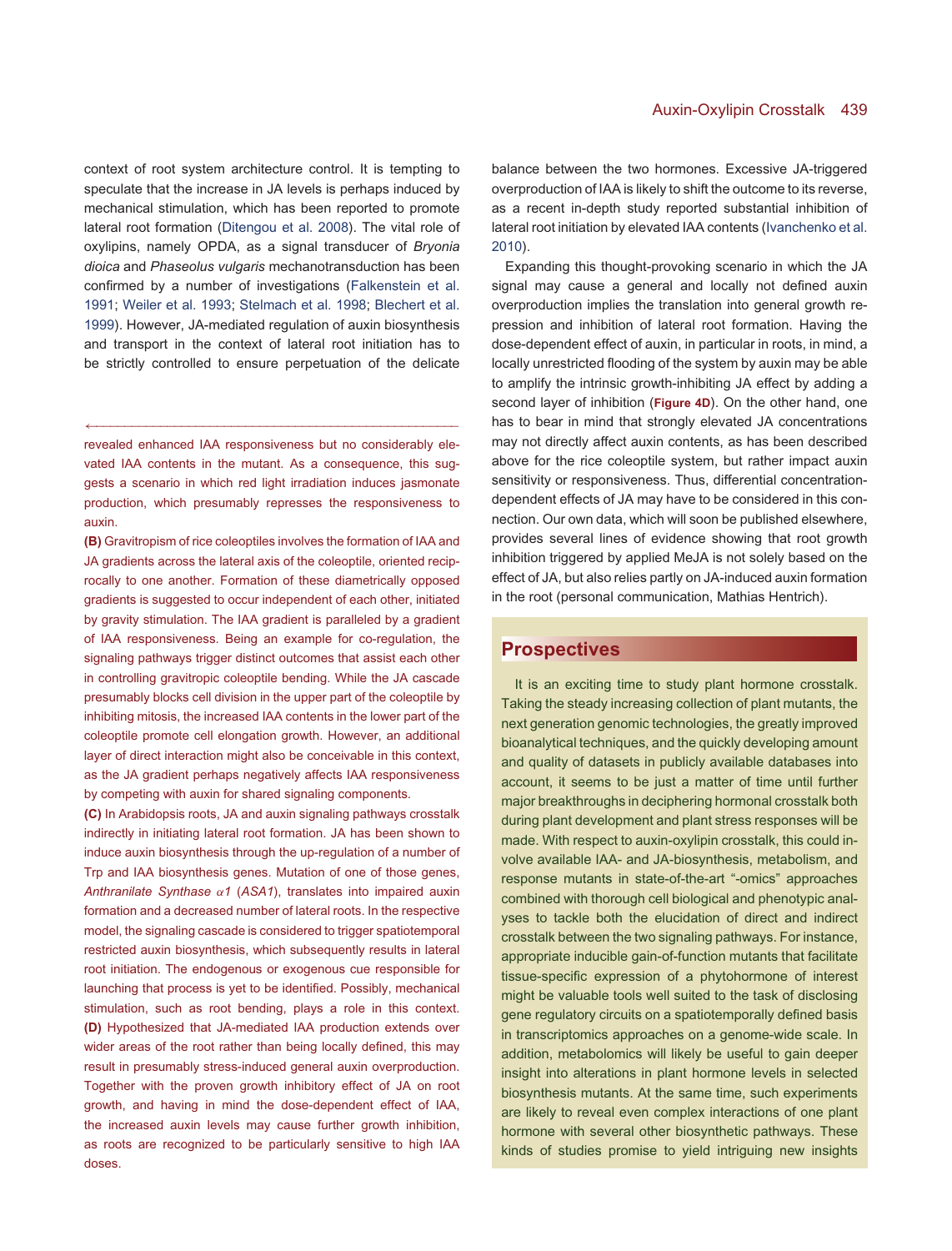into one of the most important and complex fields of plant biology: the chemical-based control of plant growth and development. However, the ultimate goal must be the acquisition of a likewise flexible and robust networking model that helps to understand the sophisticated relationships between the various phytohormones in controlling plant growth and development. In order to be able to do so, one has to take on one major scientific challenge that concerns handling and processing of the vast amount of data generated by those type of cutting-edge '-omics' technologies. In particular, the heterogeneity of the data obtained demand the development of integrative, powerful and high quality bioinformatics solutions. Anyhow, practical applications addressing problems ranging from losses in plant biomass production and crop yield, due to salinization of available soils, to the negative effect of the climate change on plant growth will all rely, at least to some degree, on furthering our basic understanding of the interlinkage of plant hormone-mediated processes, hence, emphasizing the great and immediate significance of this field of research for the general public.

#### **[Acknowledgements](/app/teTeX/techbooks/blackwell/jipb/Head.eps)**

The authors are grateful to all of the members of the Department of Plant Physiology at the Ruhr University Bochum (RUB), Germany and of the Centro de Biotecnología y Genómica de Plantas (UPM-INIA), Spain, who contributed in numerous stimulating discussions to this work. The work was supported by DFG grant PO1214/3-2 and SFB480/A10 to SP. MH was supported by a fellowship from the German National Academic Foundation and a membership of the Research School of the RUB.

Received 22 Mar. 2011 Accepted 10 May 2011

## **[References](/app/teTeX/techbooks/blackwell/jipb/Head.eps)**

- <span id="page-11-13"></span>**Achard P, Cheng H, De Grauwe L, Decat J, Schoutteten H, Moritz T, Van Der Straeten D, Peng J, Harberd NP** (2006) Integration of plant responses to environmentally activated phytohormonal signals. *Science* **311**, 91–94.
- <span id="page-11-5"></span>**Argueso CT, Raines T, Kieber JJ** (2010) Cytokinin signaling and transcriptional networks. *Curr. Opin. Plant Biol.* **13**, 533– 539.
- <span id="page-11-4"></span>**Arteca RN, Arteca JM** (2008) Effects of brassinosteroid, auxin, and cytokinin on ethylene production in *Arabidopsis thaliana* plants. *J. Exp. Bot.* **59**, 3019–3026.
- <span id="page-11-3"></span>**Bajguz A** (2007) Metabolism of brassinosteroids in plants. *Plant Physiol. Biochem.* **45**, 95–107.
- <span id="page-11-16"></span>**Bartel B, Fink GR** (1995) ILR1, an amidohydrolase that releases active indole-3-acetic acid from conjugates. *Science* **268**, 1745– 1748.
- <span id="page-11-2"></span>**Bayer EM, Smith RS, Mandel T, Nakayama N, Sauer M, Prusinkiewicz P, Kuhlemeier C** (2009) Integration of transportbased models for phyllotaxis and midvein formation. *Genes Dev.* **23**, 373–384.
- <span id="page-11-1"></span>**Bennett M, Bellini C, Van Der Straeten D** (2005) Integrative biology: Dissecting cross-talk between plant signalling pathways. *Physiol. Plant.* **123**, 109–109.
- <span id="page-11-7"></span>**Bishopp A, Benkova E, Helariutta Y** (2011) Sending mixed messages: Auxin-cytokinin crosstalk in roots. *Curr. Opin. Plant Biol.* **14**, 10–16.
- <span id="page-11-20"></span>**Blechert S, Bockelmann C, Fußlein M, v. Schrader T, Stelmach ¨ B, Niesel U, Weiler EW** (1999) Structure-activity analyses reveal the existence of two separate groups of active octadecanoids in elicitation of the tendril-coiling response of *Bryonia dioica* Jacq. *Planta* **207**, 470–479.
- <span id="page-11-19"></span>**Böttcher C, Pollmann S** (2009) Plant oxylipins: Plant responses to 12-oxo-phytodienoic acid are governed by its specific structural and functional properties. *FEBS J.* **276**, 4693–4704.
- <span id="page-11-18"></span>**Browse J** (2005) Jasmonate: An oxylipin signal with many roles in plants. *Vitam. Horm.* **72**, 431–456.
- <span id="page-11-0"></span>**Browse J** (2009) Jasmonate passes muster: A receptor and targets for the defense hormone. *Annu. Rev. Plant Biol.* **60**, 183–205.
- <span id="page-11-15"></span>**Bülow L, Engelmann S, Schindler M, Hehl R (2009) AthaMap, inte**grating transcriptional and post-transcriptional data. *Nucleic Acids Res.* **37**, D983–986.
- <span id="page-11-10"></span>**Calderon-Villalobos LI, Tan X, Zheng N, Estelle M** (2010) Auxin perception–structural insights. *Cold Spring Harb. Perspect. Biol.* **2**, a005546.
- <span id="page-11-17"></span>**Campanella JJ, Larko D, Smalley J** (2003) A molecular phylogenomic analysis of the ILR1-like family of IAA amidohydrolase genes. *Comp. Funct. Genomics* **4**, 584–600.
- <span id="page-11-6"></span>**Chandler JW** (2009) Auxin as compere in plant hormone crosstalk. *Planta* **231**, 1–12.
- <span id="page-11-14"></span>**Cheng H, Song S, Xiao L, Soo HM, Cheng Z, Xie D, Peng J** (2009) Gibberellin acts through jasmonate to control the expression of MYB21, MYB24, and MYB57 to promote stamen filament growth in *Arabidopsis*. *PLoS Genet.* **5**, e1000440.
- <span id="page-11-11"></span>**Chico JM, Chini A, Fonseca S, Solano R** (2008) JAZ repressors set the rhythm in jasmonate signaling. *Curr. Opin. Plant Biol.* **11**, 486– 494.
- <span id="page-11-12"></span>**Chini A, Boter M, Solano R** (2009) Plant oxylipins: COI1/JAZs/MYC2 as the core jasmonic acid-signalling module. *FEBS J.* **276**, 4682– 4692.
- <span id="page-11-9"></span>**Chini A, Fonseca S, Fernandez G, Adie B, Chico JM, Lorenzo O, Garcia-Casado G, Lopez-Vidriero I, Lozano FM, Ponce MR, Micol JL, Solano R** (2007) The JAZ family of repressors is the missing link in jasmonate signalling. *Nature* **448**, 666–671.
- <span id="page-11-8"></span>**Chiwocha SD, Abrams SR, Ambrose SJ, Cutler AJ, Loewen M, Ross AR, Kermode AR** (2003) A method for profiling classes of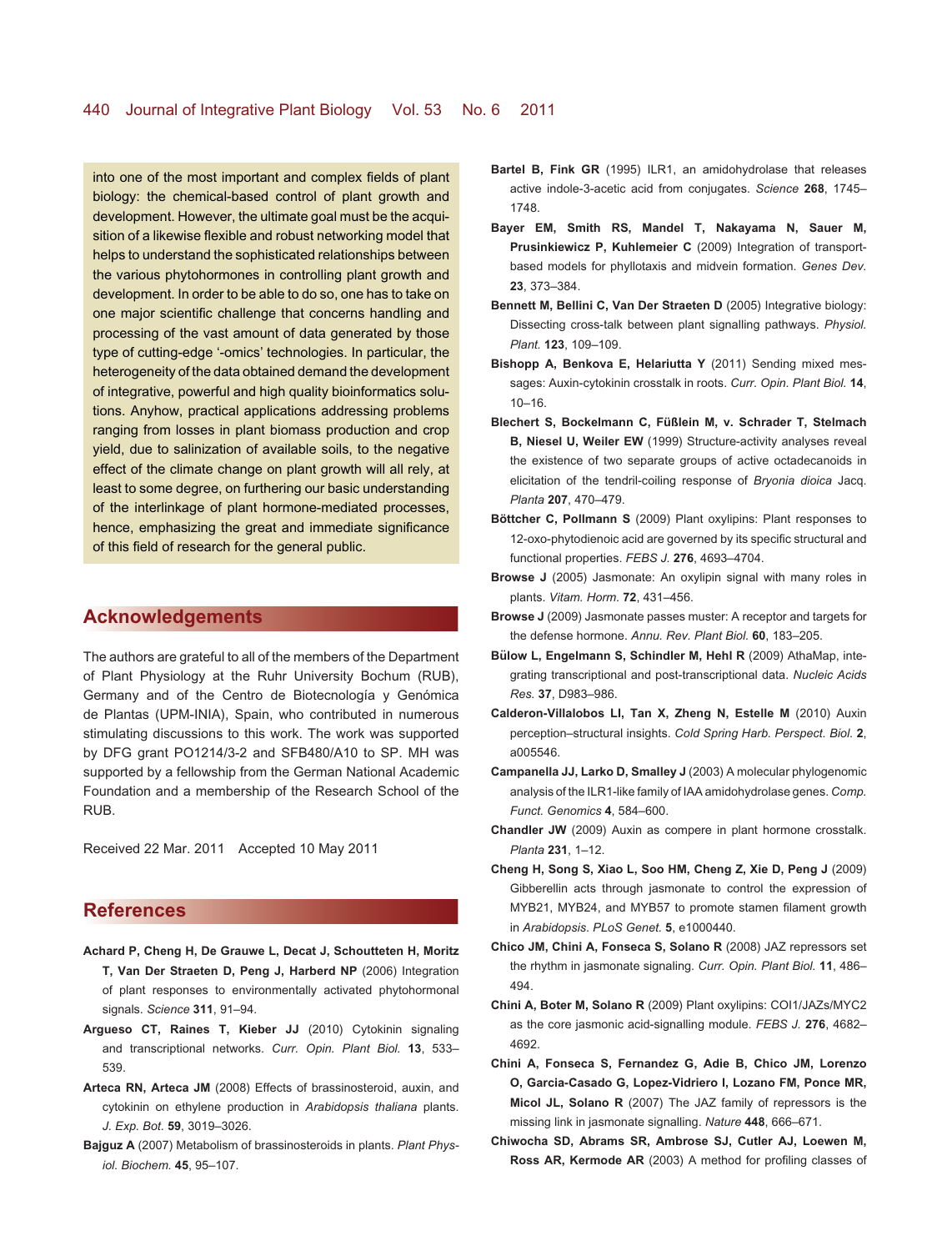plant hormones and their metabolites using liquid chromatographyelectrospray ionization tandem mass spectrometry: An analysis of hormone regulation of thermodormancy of lettuce (*Lactuca sativa* L.) seeds. *Plant J.* **35**, 405–417.

- <span id="page-12-7"></span>**Chung HS, Howe GA** (2009) A critical role for the TIFY motif in repression of jasmonate signaling by a stabilized splice variant of the JASMONATE ZIM-domain protein JAZ10 in *Arabidopsis*. *Plant Cell* **21**, 131–145.
- <span id="page-12-12"></span>**Cutler SR, Rodriguez PL, Finkelstein RR, Abrams SR** (2010) Abscisic acid: Emergence of a core signaling network. *Annu. Rev. Plant Biol.* **61**, 651–679.
- <span id="page-12-13"></span>**Dave A, Hernandez ML, He Z, Andriotis VM, Vaistij FE, Larson TR, ´ Graham IA** (2011) 12-Oxo-Phytodienoic Acid Accumulation during Seed Development Represses Seed Germination in *Arabidopsis*. *Plant Cell* **23**, 583–599.
- <span id="page-12-0"></span>**Davies PJ** (2004) *Plant Hormones. Biosynthesis, Signal Transduction, Action!* 3rd edn. Kluwer Academic Publishers, Dordrecht, Boston, London.
- <span id="page-12-17"></span>**Davuluri RV, Sun H, Palaniswamy SK, Matthews N, Molina C, Kurtz M, Grotewold E** (2003) AGRIS: Arabidopsis gene regulatory information server, an information resource of Arabidopsis cisregulatory elements and transcription factors. *BMC Bioinfo.* **4**, 25.
- <span id="page-12-21"></span>**De Rybel B, Vassileva V, Parizot B, Demeulenaere M, Grunewald W, Audenaert D, Van Campenhout J, Overvoorde P, Jansen L, Vanneste S, Moller B, Wilson M, Holman T, Van Isterdael G, Brunoud G, Vuylsteke M, Vernoux T, De Veylder L, Inze D, Weijers D, Bennett MJ, Beeckman T** (2010) A Novel Aux/IAA28 Signaling Cascade Activates GATA23-Dependent Specification of Lateral Root Founder Cell Identity. *Curr. Biol.* **20**, 1697–1706.
- <span id="page-12-22"></span>**De Smet I, Tetsumura T, De Rybel B, Frey NF, Laplaze L, Casimiro I, Swarup R, Naudts M, Vanneste S, Audenaert D, Inze D, Bennett ´ MJ, Beeckman T**. (2007) Auxin-dependent regulation of lateral root positioning in the basal meristem of *Arabidopsis*. *Development* **134**, 681–690.
- <span id="page-12-9"></span>**del Pozo JC, Estelle M** (1999) The Arabidopsis cullin AtCUL1 is modified by the ubiquitin-related protein RUB1. *Proc. Natl. Acad. Sci. USA* **96**, 15342–15347.
- <span id="page-12-3"></span>**Dharmasiri N, Dharmasiri S, Estelle M** (2005) The F-box protein TIR1 is an auxin receptor. *Nature* **435**, 441–445.
- <span id="page-12-8"></span>**Dharmasiri N, Dharmasiri S, Weijers D, Karunarathna N, Jurgens G, ¨ Estelle M** (2007) AXL and AXR1 have redundant functions in RUB conjugation and growth and development in Arabidopsis. *Plant J.* **52**, 114–123.
- <span id="page-12-23"></span>**Ditengou FA, Teale WD, Kochersperger P, Flittner KA, Kneuper I, Van Der Graaff E, Nziengui H, Pinosa F, Li X, Nitschke R, Laux T, Palme K** (2008) Mechanical induction of lateral root initiation in *Arabidopsis thaliana*. *Proc. Natl. Acad. Sci. USA* **105**, 18818– 18823.
- <span id="page-12-19"></span>**Dombrecht B, Xue GP, Sprague SJ, Kirkegaard JA, Ross JJ, Reid JB, Fitt GP, Sewelam N, Schenk PM, Manners JM, Kazan K** (2007) MYC2 differentially modulates diverse jasmonate-dependent functions in *Arabidopsis*. *Plant Cell* **19**, 2225–2245.
- <span id="page-12-4"></span>**Dreher K, Callis J** (2007) Ubiquitin, hormones and biotic stress in plants. *Ann. Bot.* **99**, 787–822.
- <span id="page-12-2"></span>**Durgbanshi A, Arbona V, Pozo O, Miersch O, Sancho JV, Gomez-Cadenas A** (2005) Simultaneous determination of multiple phytohormones in plant extracts by liquid chromatography-electrospray tandem mass spectrometry. *J. Agric. Food Chem.* **53**, 8437–8442.
- <span id="page-12-24"></span>Falkenstein E, Groth B, Mithöfer A, Weiler EW (1991) Methyljasmonate and á-linolenic acid are potent inducers of tendril coiling. *Planta* **185**, 316–322.
- <span id="page-12-10"></span>**Feng S, Ma L, Wang X, Xie D, Dinesh-Kumar SP, Wei N, Deng XW** (2003) The COP9 signalosome interacts physically with SCF COI1 and modulates jasmonate responses. *Plant Cell* **15**, 1083–1094.
- <span id="page-12-14"></span>**Feng S, Martinez C, Gusmaroli G, Wang Y, Zhou J, Wang F, Chen L, Yu L, Iglesias-Pedraz JM, Kircher S, Schafer E, Fu X, Fan LM, ¨ Deng XW** (2008) Coordinated regulation of *Arabidopsis thaliana* development by light and gibberellins. *Nature* **451**, 475–479.
- <span id="page-12-15"></span>**Fernandez-Calvo P, Chini A, Fernandez-Barbero G, Chico JM, ´ Gimenez-Ibanez S, Geerinck J, Eeckhout D, Schweizer F, Godoy M, Franco-Zorrilla JM, Pauwels L, Witters E, Puga MI, Paz-Ares J, Goossens A, Reymond P, De Jaeger G, Solano R** (2011) The *Arabidopsis* bHLH Transcription Factors MYC3 and MYC4 Are Targets of JAZ Repressors and Act Additively with MYC2 in the Activation of Jasmonate Responses. *Plant Cell* **23**, 701–715.
- <span id="page-12-6"></span>**Fonseca S, Chini A, Hamberg M, Adie B, Porzel A, Kramell R, Miersch O, Wasternack C, Solano R** (2009) (+)-7-*iso*-Jasmonoyl-L-isoleucine is the endogenous bioactive jasmonate. *Nat. Chem. Biol.* **5**, 344–350.
- <span id="page-12-5"></span>**Gagne JM, Downes BP, Shiu SH, Durski AM, Vierstra RD** (2002) The F-box subunit of the SCF E3 complex is encoded by a diverse superfamily of genes in Arabidopsis. *Proc. Natl. Acad. Sci. USA* **99**, 11519–11524.
- <span id="page-12-11"></span>**Garcia ME, Lynch T, Peeters J, Snowden C, Finkelstein R** (2008) A small plant-specific protein family of ABI five binding proteins (AFPs) regulates stress response in germinating Arabidopsis seeds and seedlings. *Plant Mol. Biol.* **67**, 643–658.
- <span id="page-12-18"></span>**Godoy M, Franco-Zorrilla JM, Pérez-Pérez J, Oliveros JC, Lorenzo Ó, Solano R** (2011) Improved protein-binding microarrays for the identification of DNA-binding specificities of transcription factors. *Plant J.* ahead of print.
- <span id="page-12-1"></span>**Gomez-Roldan V, Fermas S, Brewer PB, Puech-Pages V, Dun ` EA, Pillot JP, Letisse F, Matusova R, Danoun S, Portais JC, Bouwmeester H, Becard G, Beveridge CA, Rameau C, ´ Rochange SF** (2008) Strigolactone inhibition of shoot branching. *Nature* **455**, 189–194.
- <span id="page-12-20"></span>**Grsic S, Kirchheim B, Pieper K, Fritsch M, Hilgenberg W, Ludwig-Müller J** (1999) Induction of auxin biosynthetic enzymes by jasmonic acid and in clubroot diseased Chinese cabbage plants. *Physiol. Plant.* **105**, 521–531.
- <span id="page-12-16"></span>**Grunewald W, Vanholme B, Pauwels L, Plovie E, Inze D, Gheysen G, Goossens A** (2009) Expression of the Arabidopsis jasmonate signalling repressor JAZ1/TIFY10A is stimulated by auxin. *EMBO Rep.* **10**, 923–928.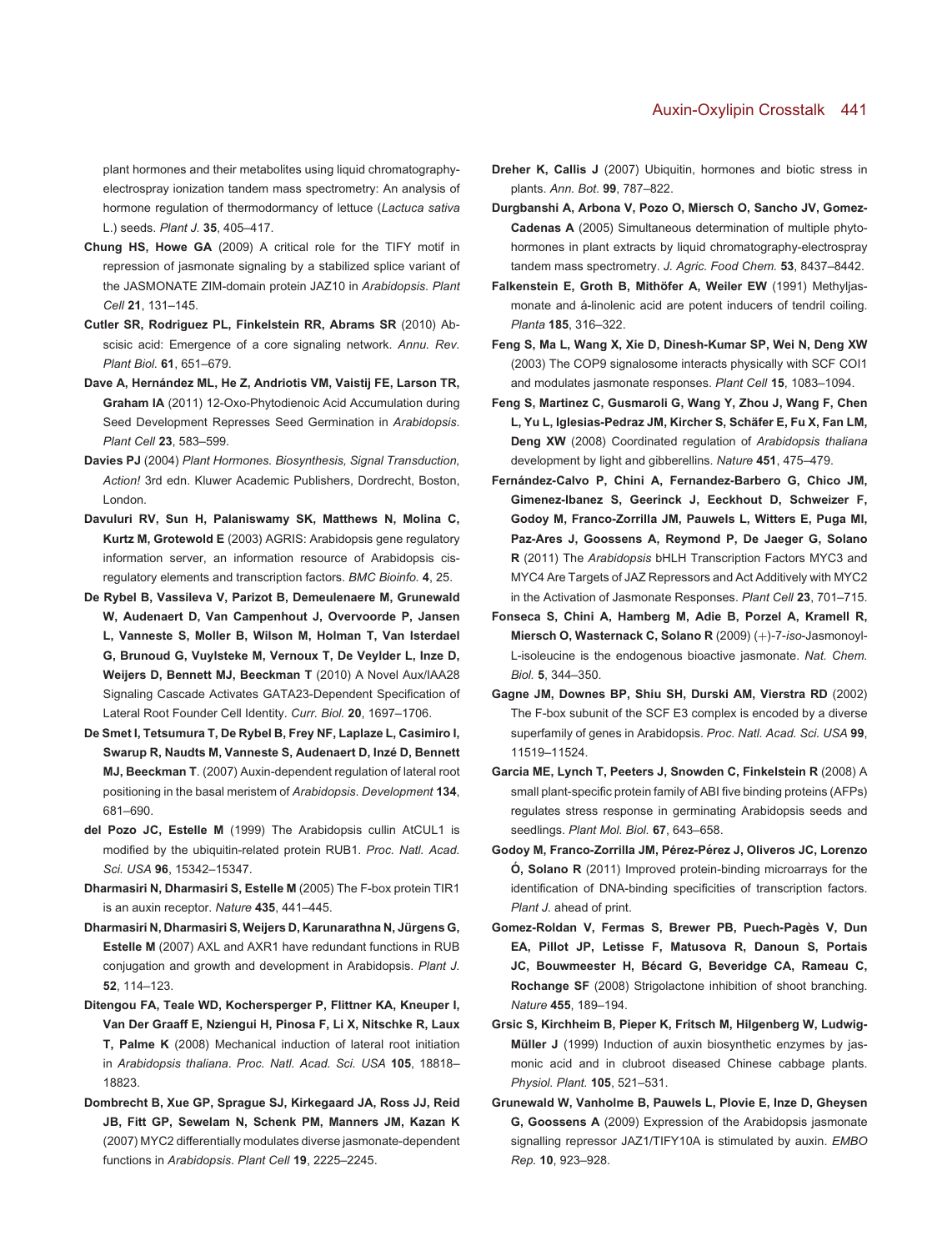#### 442 Journal of Integrative Plant Biology Vol. 53 No. 6 2011

- <span id="page-13-17"></span>**Guilfoyle TJ, Hagen G** (2007) Auxin response factors. *Curr. Opin. Plant Biol.* **10**, 453–460.
- <span id="page-13-29"></span>**Gutjahr C, Riemann M, Müller A, Düchting P, Weiler EW, Nick P** (2005) Cholodny-Went revisited: A role for jasmonate in gravitropism of rice coleoptiles. *Planta* **222**, 575–585.
- <span id="page-13-7"></span>**Hammer GL, Sinclair TR, Chapman SC, van Oosterom E**. (2004) On systems thinking, systems biology, and the in silico plant. *Plant Physiol.* **134**, 909–911.
- **Hardtke CS, Ckurshumova W, Vidaurre DP, Singh SA, Stamatiou G, Tiwari SB, Hagen G, Guilfoyle TJ, Berleth T** (2004) Overlapping and non-redundant functions of the Arabidopsis auxin response factors MONOPTEROS and NONPHOTOTROPIC HYPOCOTYL 4. *Development* **131**, 1089–1100.
- <span id="page-13-20"></span>**Hotton SK, Callis J** (2008) Regulation of cullin RING ligases. *Annu. Rev. Plant Biol.* **59**, 467–489.
- <span id="page-13-21"></span>**Hou X, Lee LY, Xia K, Yan Y, Yu H** (2010) DELLAs modulate jasmonate signaling via competitive binding to JAZs. *Dev. Cell* **19**, 884–894.
- <span id="page-13-28"></span>**Irving HR, Dyson G, McConchie R, Parish RW, Gehring CA** (1999) Effects of exogenously applied jasmonates on growth and intracellular pH in maize coleoptile segments. *J. Plant Growth Regul.* **18**, 93–100.
- <span id="page-13-24"></span>**Ishiguro S, Kawai-Oda A, Ueda J, Nishida I, Okada K** (2001) The *DEFECTIVE IN ANTHER DEHISCIENCE1* gene encodes a novel phospholipase A1 catalyzing the initial step of jasmonic acid biosynthesis, which synchronizes pollen maturation, anther dehiscence, and flower opening in Arabidopsis. *Plant Cell* **13**, 2191– 2209.
- <span id="page-13-31"></span>**Ivanchenko MG, Napsucialy-Mendivil S, Dubrovsky JG** (2010) Auxin-induced inhibition of lateral root initiation contributes to root system shaping in *Arabidopsis thaliana*. *Plant J.* **64**, 740–752.
- <span id="page-13-11"></span>**Jaillais Y, Chory J** (2010) Unraveling the paradoxes of plant hormone signaling integration. *Nat. Struct. Mol. Biol.* **17**, 642–645.
- **Katsir L, Chung HS, Koo AJ, Howe GA** (2008) Jasmonate signaling: A conserved mechanism of hormone sensing. *Curr. Opin. Plant Biol.* **11**, 428–435.
- <span id="page-13-3"></span>**Kazan K, Manners JM** (2008) Jasmonate signaling: Toward an integrated view. *Plant Physiol.* **146**, 1459–1468.
- <span id="page-13-12"></span>**Kepinski S, Leyser O** (2005) The Arabidopsis F-box protein TIR1 is an auxin receptor. *Nature* **435**, 446–451.
- <span id="page-13-15"></span>**Kieffer M, Neve J, Kepinski S** (2010) Defining auxin response contexts in plant development. *Curr. Opin. Plant Biol.* **13**, 12–20.
- <span id="page-13-30"></span>**Kleine-Vehn J, Ding Z, Jones AR, Tasaka M, Morita MT, Friml J** (2010) Gravity-induced PIN transcytosis for polarization of auxin fluxes in gravity-sensing root cells. *Proc. Natl. Acad. Sci. USA* **107**, 22344–22349.
- <span id="page-13-9"></span>**Lackman P, González-Guzmán M, Tilleman S, Carqueijeiro I, Pérez Cuellar A, Moses T, Seo M, Kanno Y, H ´ akkinen ST, Van Montagu ¨ MCE, Thevelein JM, Maaheimo H, Oksman-Caldentey KM, Rodriguez PL, Rischer H, Goossens A** (2011) Jasmonate signaling involves the abscisic acid receptor PYL4 to regulate metabolic reprogramming in *Arabidopsis* and tobacco. *Proc. Natl. Acad. Sci. USA* **108**, 5891–5896.
- <span id="page-13-0"></span>Lau S, Ehrismann JS, Schlereth A, Takada S, Mayer U, Jürgens G (2010) Cell-cell communication in Arabidopsis early embryogenesis. *Eur. J. Cell Biol.* **89**, 225–230.
- <span id="page-13-1"></span>**Lehesranta SJ, Lichtenberger R, Helariutta Y** (2010) Cell-to-cell communication in vascular morphogenesis. *Curr. Opin. Plant Biol.* **13**, 59–65.
- <span id="page-13-26"></span>**Lehmann T, Hoffmann M, Hentrich M, Pollmann S** (2010) Indole-3 acetamide-dependent auxin biosynthesis: A widely distributed way of indole-3-acetic acid production? *Eur. J. Cell Biol.* **89**, 895–905.
- <span id="page-13-25"></span>**Liu J, Mehdi S, Topping J, Tarkowski P, Lindsey K** (2010) Modelling and experimental analysis of hormonal crosstalk in Arabidopsis. *Mol. Syst. Biol.* **6**, 373.
- <span id="page-13-2"></span>**Loake G, Grant M** (2007) Salicylic acid in plant defence – the players and protagonists. *Curr. Opin. Plant Biol.* **10**, 466–472.
- <span id="page-13-22"></span>**Lokerse AS, Weijers D** (2009) Auxin enters the matrix–assembly of response machineries for specific outputs. *Curr. Opin. Plant Biol.* **12**, 520–526.
- <span id="page-13-5"></span>**Ludwig-Müller J** (2011) Auxin conjugates: Their role for plant development and in the evolution of land plants. *J. Exp. Bot.* **62**, 1757–1773.
- <span id="page-13-13"></span>**Ma Y, Szostkiewicz I, Korte A, Moes D, Yang Y, Christmann A, Grill E** (2009) Regulators of PP2C phosphatase activity function as abscisic acid sensors. *Science* **324**, 1064–1068.
- <span id="page-13-18"></span>**McGinnis KM, Thomas SG, Soule JD, Strader LC, Zale JM, Sun TP, Steber CM** (2003) The *Arabidopsis SLEEPY1* gene encodes a putative F-box subunit of an SCF E3 ubiquitin ligase. *Plant Cell* **15**, 1120–1130.
- <span id="page-13-14"></span>**Melcher K, Xu Y, Ng LM, Zhou XE, Soon FF, Chinnusamy V, Suino-Powell KM, Kovach A, Tham FS, Cutler SR, Li J, Yong EL, Zhu JK, Xu HE** (2010) Identification and mechanism of ABA receptor antagonism. *Nat. Struct. Mol. Biol.* **17**, 1102–1108.
- <span id="page-13-27"></span>**Miyamoto K, Oka M, Ueda J** (1997) Update on the possible mode of action of the jasmonates: Focus on the metabolism of cell wall polysaccharides in relation to growth and development. *Physiol. Plant.* **100**, 631–638.
- <span id="page-13-4"></span>**Möller B, Weijers D** (2009) Auxin control of embryo patterning. Cold *Spring Harb. Perspect. Biol.* **1**, a001545.
- <span id="page-13-19"></span>**Moon J, Zhao Y, Dai X, Zhang W, Gray WM, Huq E, Estelle M** (2007) A new CULLIN 1 mutant has altered responses to hormones and light in Arabidopsis. *Plant Physiol.* **143**, 684–696.
- <span id="page-13-6"></span>**Morandini P, Salamini F** (2003) Plant biotechnology and breeding: Allied for years to come. *Trends Plant Sci.* **8**, 70–75.
- <span id="page-13-16"></span>**Mosblech A, Thurow C, Gatz C, Feussner I, Heilmann I** (2011) Jasmonic acid perception by COI1 involves inositol polyphosphates in *Arabidopsis thaliana*. *Plant J.* **65**, 949–957.
- <span id="page-13-10"></span>**Müller A, Düchting P, Weiler EW** (2002) A multiplex GC-MS/MS technique for the sensitive and quantitative single-run analysis of acidic phytohormones and related compounds, and its application to *Arabidopsis thaliana*. *Planta* **216**, 44–56.
- <span id="page-13-8"></span>**Mundy J, Nielsen HB, Brodersen P** (2006) Crosstalk. *Trends Plant Sci.* **11**, 63–64.
- <span id="page-13-23"></span>**Nagpal P, Ellis CM, Weber H, Ploense SE, Barkawi LS, Guilfoyle TJ, Hagen G, Alonso JM, Cohen JD, Farmer EE, Ecker JR, Reed JW**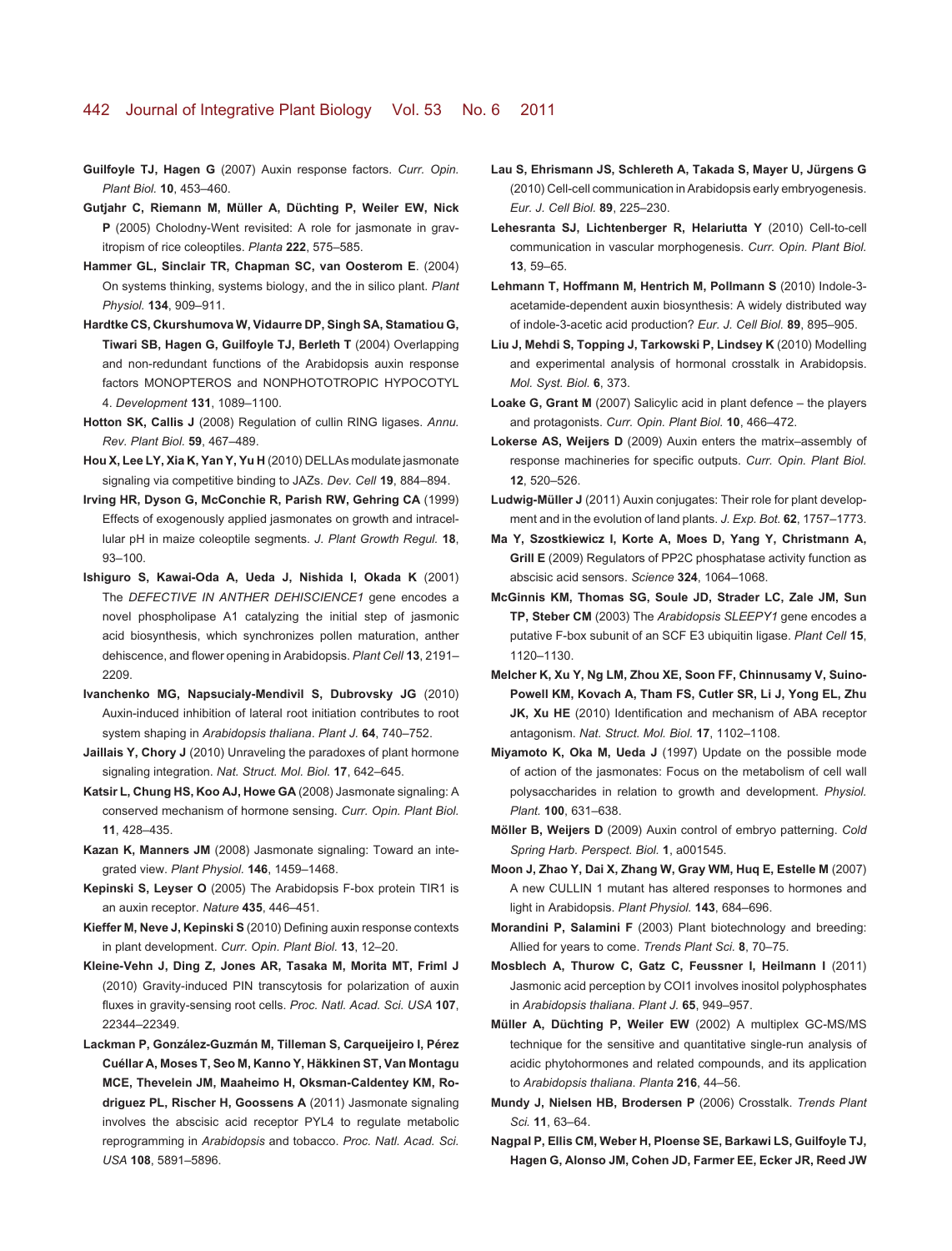(2005) Auxin response factors ARF6 and ARF8 promote jasmonic acid production and flower maturation. *Development* **132**, 4107– 4118.

- <span id="page-14-11"></span>**Nakajima M, Shimada A, Takashi Y, Kim YC, Park SH, Ueguchi-Tanaka M, Suzuki H, Katoh E, Iuchi S, Kobayashi M, Maeda T, Matsuoka M, Yamaguchi I** (2006) Identification and characterization of *Arabidopsis* gibberellin receptors. *Plant J.* **46**, 880– 889.
- <span id="page-14-19"></span>**Nakamura A, Higuchi K, Goda H, Fujiwara MT, Sawa S, Koshiba T, Shimada Y, Yoshida S** (2003) Brassinolide induces IAA5, IAA19, and DR5, a synthetic auxin response element in Arabidopsis, implying a cross talk point of brassinosteroid and auxin signaling. *Plant Physiol.* **133**, 1843–1853.
- <span id="page-14-14"></span>**Navarro L, Bari R, Achard P, Lison P, Nemri A, Harberd NP, Jones JD** (2008) DELLAs control plant immune responses by modulating the balance of jasmonic acid and salicylic acid signaling. *Curr. Biol.* **18**, 650–655.
- <span id="page-14-25"></span>**Overvoorde P, Fukaki H, Beeckman T** (2010) Auxin control of root development. *Cold Spring Harb. Perspect. Biol.* **2**, a001537.
- <span id="page-14-4"></span>**Pandey S, Nelson DC, Assmann SM** (2009) Two novel GPCR-type G proteins are abscisic acid receptors in Arabidopsis. *Cell* **136**, 136–148.
- <span id="page-14-5"></span>**Park SY, Fung P, Nishimura N, Jensen DR, Fujii H, Zhao Y, Lumba S, Santiago J, Rodrigues A, Chow TF, Alfred SE, Bonetta D, Finkelstein R, Provart NJ, Desveaux D, Rodriguez PL, McCourt P, Zhu JK, Schroeder JI, Volkman BF, Cutler SR** (2009) Abscisic acid inhibits type 2C protein phosphatases via the PYR/PYL family of START proteins. *Science* **324**, 1068–1071.
- <span id="page-14-9"></span>**Parry G, Calderon-Villalobos LI, Prigge M, Peret B, Dharmasiri S, Itoh H, Lechner E, Gray WM, Bennett M, Estelle M** (2009) Complex regulation of the TIR1/AFB family of auxin receptors. *Proc. Natl. Acad. Sci. USA* **106**, 22540–22545.
- <span id="page-14-13"></span>**Pauwels L, Barbero GF, Geerinck J, Tilleman S, Grunewald W, Perez AC, Chico JM, Bossche RV, Sewell J, Gil E, Garcia-Casado G, Witters E, Inze D, Long JA, De Jaeger G, Solano R, Goossens A** (2010) NINJA connects the co-repressor TOPLESS to jasmonate signalling. *Nature* **464**, 788–791.
- <span id="page-14-16"></span>**Peng J** (2009) Gibberellin and jasmonate crosstalk during stamen development. *J. Integr. Plant Biol.* **51**, 1064–1070.
- <span id="page-14-18"></span>**Peng ZY, Zhou X, Li L, Yu X, Li H, Jiang Z, Cao G, Bai M, Wang X, Jiang C, Lu H, Hou X, Qu L, Wang Z, Zuo J, Fu X, Su Z, Li S, Guo H** (2009) Arabidopsis Hormone Database: A comprehensive genetic and phenotypic information database for plant hormone research in Arabidopsis. *Nucleic Acids Res.* **37**, D975–982.
- <span id="page-14-12"></span>**Quint M, Ito H, Zhang W, Gray WM** (2005) Characterization of a novel temperature-sensitive allele of the CUL1/AXR6 subunit of SCF ubiquitin-ligases. *Plant J.* **43**, 371–383.
- <span id="page-14-17"></span>**Remington DL, Vision TJ, Guilfoyle TJ, Reed JW** (2004) Contrasting modes of diversification in the Aux/IAA and ARF gene families. *Plant Physiol.* **135**, 1738–1752.
- <span id="page-14-20"></span>**Ren C, Han C, Peng W, Huang Y, Peng Z, Xiong X, Zhu Q, Gao B, Xie D** (2009) A leaky mutation in *DWARF4* reveals an antagonistic

role of brassinosteroid in the inhibition of root growth by jasmonate in Arabidopsis. *Plant Physiol.* **151**, 1412–1420.

- <span id="page-14-1"></span>**Ren C, Pan J, Peng W, Genschik P, Hobbie L, Hellmann H, Estelle M, Gao B, Peng J, Sun C, Xie D** (2005) Point mutations in Arabidopsis *Cullin1* reveal its essential role in jasmonate response. *Plant J.* **42**, 514–524.
- <span id="page-14-24"></span>**Riemann M, Bouyer D, Hisada A, Muller A, Yatou O, Weiler EW, ¨ Takano M, Furuya M, Nick P** (2009) Phytochrome A requires jasmonate for photodestruction. *Planta* **229**, 1035–1045.
- <span id="page-14-23"></span>**Riemann M, Muller A, Korte A, Furuya M, Weiler EW, Nick P ¨** (2003) Impaired induction of the jasmonate pathway in the rice mutant *hebiba*. *Plant Physiol.* **133**, 1820–1830.
- <span id="page-14-8"></span>**Risseeuw EP, Daskalchuk TE, Banks TW, Liu E, Cotelesage J, Hellmann H, Estelle M, Somers DE, Crosby WL** (2003) Protein interaction analysis of SCF ubiquitin E3 ligase subunits from Arabidopsis. *Plant J.* **34**, 753–767.
- <span id="page-14-6"></span>**Santiago J, Dupeux F, Round A, Antoni R, Park SY, Jamin M, Cutler SR, Rodriguez PL, Marquez JA** (2009a) The abscisic acid receptor PYR1 in complex with abscisic acid. *Nature* **462**, 665–668.
- <span id="page-14-7"></span>**Santiago J, Rodrigues A, Saez A, Rubio S, Antoni R, Dupeux F, Park SY, Marquez JA, Cutler SR, Rodriguez PL** (2009b) Modulation of drought resistance by the abscisic acid receptor PYL5 through inhibition of clade A PP2Cs. *Plant J.* **60**, 575– 588.
- <span id="page-14-0"></span>**Santner A, Calderon-Villalobos LI, Estelle M** (2009) Plant hormones are versatile chemical regulators of plant growth. *Nat. Chem. Biol.* **5**, 301–307.
- <span id="page-14-10"></span>**Sasaki A, Itoh H, Gomi K, Ueguchi-Tanaka M, Ishiyama K, Kobayashi M, Jeong DH, An G, Kitano H, Ashikari M, Matsuoka M** (2003) Accumulation of phosphorylated repressor for gibberellin signaling in an F-box mutant. *Science* **299**, 1896–1898.
- <span id="page-14-2"></span>**Schmelz EA, Engelberth J**, **Alborn HT**, **O'Donnell P**, **Sammons M**, **Toshima H**, **Tumlinson JH**, **3rd** (2003) Simultaneous analysis of phytohormones, phytotoxins, and volatile organic compounds in plants. *Proc. Natl. Acad. Sci. USA* **100**, 10552–10557.
- <span id="page-14-3"></span>**Sheard LB, Tan X, Mao H, Withers J, Ben-Nissan G, Hinds TR, Kobayashi Y, Hsu FF, Sharon M, Browse J, He SY, Rizo J, Howe GA, Zheng N** (2010) Jasmonate perception by inositolphosphate-potentiated COI1-JAZ co-receptor. *Nature* **468**, 400– 405.
- <span id="page-14-22"></span>Siemens J, Glawischnig E, Ludwig-Müller J (2008) Indole Glucosinolates and Camalexin do not Influence the Development of the Clubroot Disease in *Arabidopsis thaliana*. *J. Phytopathol.* **156**, 332– 337.
- <span id="page-14-21"></span>**Sønderby IE, Geu-Flores F, Halkier BA** (2010) Biosynthesis of glucosinolates–gene discovery and beyond. *Trends Plant Sci.* **15**, 283–290.
- <span id="page-14-15"></span>**Song S, Qi T, Huang H, Ren Q, Wu D, Chang C, Peng W, Liu Y, Peng J, Xie D** (2011) The Jasmonate-ZIM Domain Proteins Interact with the R2R3-MYB Transcription Factors MYB21 and MYB24 to Affect Jasmonate-Regulated Stamen Development in *Arabidopsis*. *Plant Cell* **23**, 1000–1013.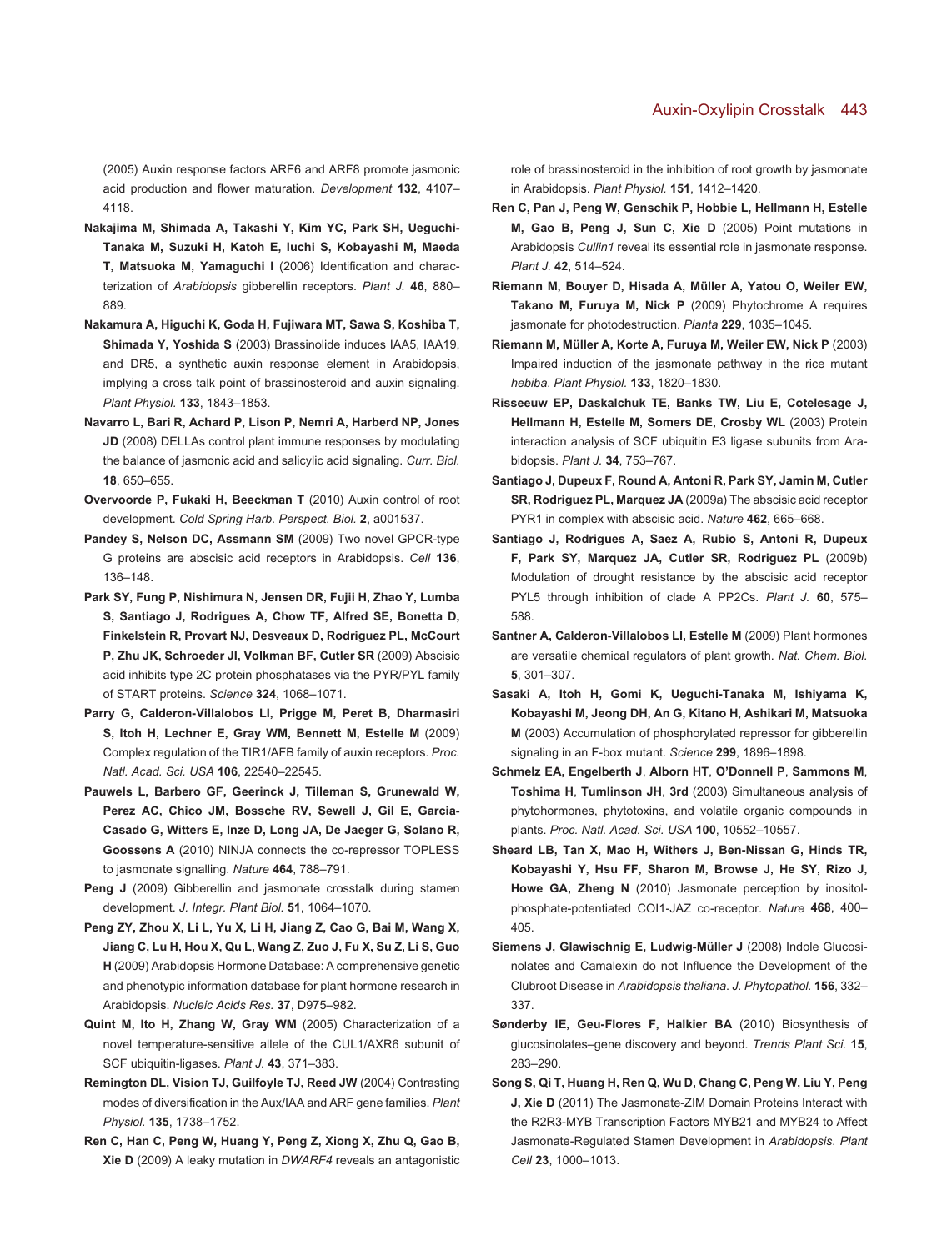#### 444 Journal of Integrative Plant Biology Vol. 53 No. 6 2011

- <span id="page-15-26"></span>**Staswick PE** (2009) The tryptophan conjugates of jasmonic and indole-3-acetic acids are endogenous auxin inhibitors. *Plant Physiol.* **150**, 1310–1321.
- <span id="page-15-31"></span>**Stelmach BA, Muller A, Hennig P, Laudert D, Andert L, Weiler EW** (1998) Quantitation of the octadecanoid 12-oxo-phytodienoic acid, a signalling compound in plant mechanotransduction. *Phytochemistry* **47**, 539–546.
- <span id="page-15-7"></span>**Stepanova AN, Alonso JM** (2009) Ethylene signaling and response: Where different regulatory modules meet. *Curr. Opin. Plant Biol.* **12**, 548–555.
- <span id="page-15-10"></span>**Sun J, Chen Q, Qi L, Jiang H, Li S, Xu Y, Liu F, Zhou W, Pan J, Li X, Palme K, Li C** (2011) Jasmonate modulates endocytosis and plasma membrane accumulation of the Arabidopsis PIN2 protein. *New Phytol.* ahead of print.
- <span id="page-15-23"></span>**Sun J, Xu Y, Ye S, Jiang H, Chen Q, Liu F, Zhou W, Chen R, Li X, Tietz O, Wu X, Cohen JD, Palme K, Li C** (2009) *Arabidopsis ASA1* is important for jasmonate-mediated regulation of auxin biosynthesis and transport during lateral root formation. *Plant Cell* **21**, 1495–1511.
- <span id="page-15-6"></span>**Swarup R, Parry G, Graham N, Allen T, Bennett M** (2002) Auxin cross-talk: Integration of signalling pathways to control plant development. *Plant Mol. Biol.* **49**, 411–426.
- <span id="page-15-19"></span>**Szemenyei H, Hannon M, Long JA** (2008) TOPLESS mediates auxindependent transcriptional repression during Arabidopsis embryogenesis. *Science* **319**, 1384–1386.
- <span id="page-15-15"></span>**Takahashi N, Kuroda H, Kuromori T, Hirayama T, Seki M, Shinozaki K, Shimada H, Matsui M** (2004) Expression and interaction analysis of Arabidopsis Skp1-related genes. *Plant Cell Physiol.* **45**, 83– 91.
- <span id="page-15-24"></span>**Taki N, Sasaki-Sekimoto Y, Obayashi T, Kikuta A, Kobayashi K, Ainai T, Yagi K, Sakurai N, Suzuki H, Masuda T, Takamiya K, Shibata D, Kobayashi Y, Ohta H** (2005) 12-oxo-phytodienoic acid triggers expression of a distinct set of genes and plays a role in wound-induced gene expression in Arabidopsis. *Plant Physiol.* **139**, 1268–1283.
- <span id="page-15-11"></span>**Tan X, Calderon-Villalobos LI, Sharon M, Zheng C, Robinson CV, Estelle M, Zheng N** (2007) Mechanism of auxin perception by the TIR1 ubiquitin ligase. *Nature* **446**, 640–645.
- <span id="page-15-0"></span>**Tanaka H, Dhonukshe P, Brewer PB, Friml J** (2006) Spatiotemporal asymmetric auxin distribution: A means to coordinate plant development. *Cell Mol. Life Sci.* **63**, 2738–2754.
- <span id="page-15-29"></span>**Thimann KV** (1938) Hormones and the analysis of growth. *Plant Physiol.* **13**, 437–449.
- <span id="page-15-13"></span>**Thines B, Katsir L, Melotto M, Niu Y, Mandaokar A, Liu G, Nomura K, He SY, Howe GA, Browse J** (2007) JAZ repressor proteins are targets of the SCFCOI1 complex during jasmonate signalling. *Nature* **448**, 661–665.
- <span id="page-15-9"></span>**Tiryaki I, Staswick PE** (2002) An Arabidopsis mutant defective in jasmonate response is allelic to the auxin-signaling mutant *axr1*. *Plant Physiol.* **130**, 887–894.
- <span id="page-15-18"></span>**Tiwari SB, Hagen G, Guilfoyle T** (2003) The roles of auxin response factor domains in auxin-responsive transcription. *Plant Cell* **15**, 533– 543.
- <span id="page-15-5"></span>**Trewavas AJ** (1982) Growth substance sensitivity: The limiting factor in plant development. *Physiol. Plant.* **55**, 60–72.
- <span id="page-15-27"></span>**Ueda J, Miyamoto K, Aoki M** (1994) Jasmonic acid inhibits the IAA-induced elongation of oat coleoptile segments: A possible mechanism involving the metabolism of cell wall polysaccharides. *Plant Cell Physiol.* **35**, 1065–1070.
- <span id="page-15-12"></span>**Ueguchi-Tanaka M, Ashikari M, Nakajima M, Itoh H, Katoh E, Kobayashi M, Chow TY, Hsing YI, Kitano H, Yamaguchi I, Matsuoka M** (2005) GIBBERELLIN INSENSITIVE DWARF1 encodes a soluble receptor for gibberellin. *Nature* **437**, 693–698.
- <span id="page-15-16"></span>**Ueguchi-Tanaka M, Matsuoka M** (2010) The perception of gibberellins: Clues from receptor structure. *Curr. Opin. Plant Biol.* **13**, 503–508.
- <span id="page-15-21"></span>**Ulmasov T, Liu ZB, Hagen G, Guilfoyle TJ** (1995) Composite structure of auxin response elements. *Plant Cell* **7**, 1611–1623.
- <span id="page-15-22"></span>**Ulmasov T, Murfett J, Hagen G, Guilfoyle TJ** (1997) Aux/IAA proteins repress expression of reporter genes containing natural and highly active synthetic auxin response elements. *Plant Cell* **9**, 1963– 1971.
- <span id="page-15-3"></span>**Umehara M, Hanada A, Yoshida S, Akiyama K, Arite T, Takeda-Kamiya N, Magome H, Kamiya Y, Shirasu K, Yoneyama K, Kyozuka J, Yamaguchi S** (2008) Inhibition of shoot branching by new terpenoid plant hormones. *Nature* **455**, 195–200.
- <span id="page-15-8"></span>**Umezawa T, Nakashima K, Miyakawa T, Kuromori T, Tanokura M, Shinozaki K, Yamaguchi-Shinozaki K** (2010) Molecular basis of the core regulatory network in ABA responses: Sensing, signaling and transport. *Plant Cell Physiol.* **51**, 1821–1839.
- <span id="page-15-25"></span>**Uppalapati SR, Ayoubi P, Weng H, Palmer DA, Mitchell RE, Jones W, Bender CL** (2005) The phytotoxin coronatine and methyl jasmonate impact multiple phytohormone pathways in tomato. *Plant J.* **42**, 201–217.
- <span id="page-15-1"></span>**Vert G, Nemhauser JL, Geldner N, Hong F, Chory J** (2005) Molecular mechanisms of steroid hormone signaling in plants. *Annu. Rev. Cell Dev. Biol.* **21**, 177–201.
- <span id="page-15-20"></span>**Vert G, Walcher CL, Chory J, Nemhauser JL** (2008) Integration of auxin and brassinosteroid pathways by Auxin Response Factor 2. *Proc. Natl. Acad. Sci. USA* **105**, 9829–9834.
- <span id="page-15-14"></span>**Vierstra RD** (2009) The ubiquitin-26S proteasome system at the nexus of plant biology. *Nat. Rev. Mol. Cell Biol.* **10**, 385–397.
- <span id="page-15-2"></span>**Wasternack C** (2007) Jasmonates: An update on biosynthesis, signal transduction and action in plant stress response, growth and development. *Ann. Bot.* **100**, 681–697.
- <span id="page-15-17"></span>**Wei N, Deng XW** (2003) The COP9 signalosome. *Annu. Rev. Cell Dev. Biol.* **19**, 261–286.
- <span id="page-15-30"></span>**Weiler EW, Albrecht T, Groth B, Xia ZQ, Luxem M, Liß H, Andert L, Spengler P** (1993) Evidence for the involvement of jasmonates and their octadecanoid precursors in the tendril coiling response of *Bryonia dioica*. *Phytochemistry* **32**, 591–600.
- <span id="page-15-4"></span>**Wolters H, Jürgens G** (2009) Survival of the flexible: Hormonal growth control and adaptation in plant development. *Nat. Rev. Genet.* **10**, 305–317.
- <span id="page-15-28"></span>**Woodward AW, Bartel B** (2005) Auxin: Regulation, action, and interaction. *Ann. Bot.* **95**, 707–735.